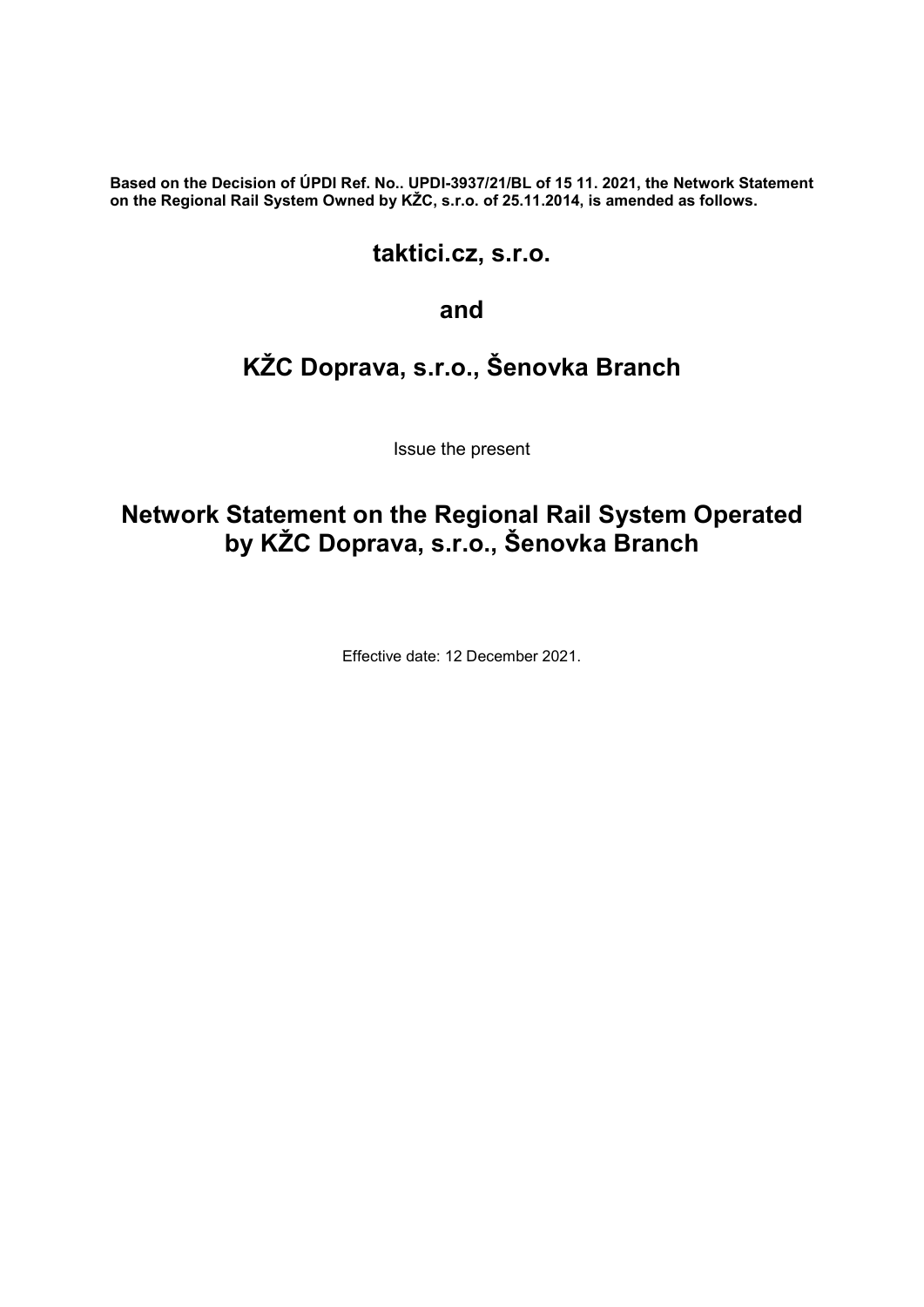# List of changes

| Date of change issue | Description of the change |
|----------------------|---------------------------|
|                      |                           |
|                      |                           |
|                      |                           |
|                      |                           |
|                      |                           |
|                      |                           |
|                      |                           |
|                      |                           |
|                      |                           |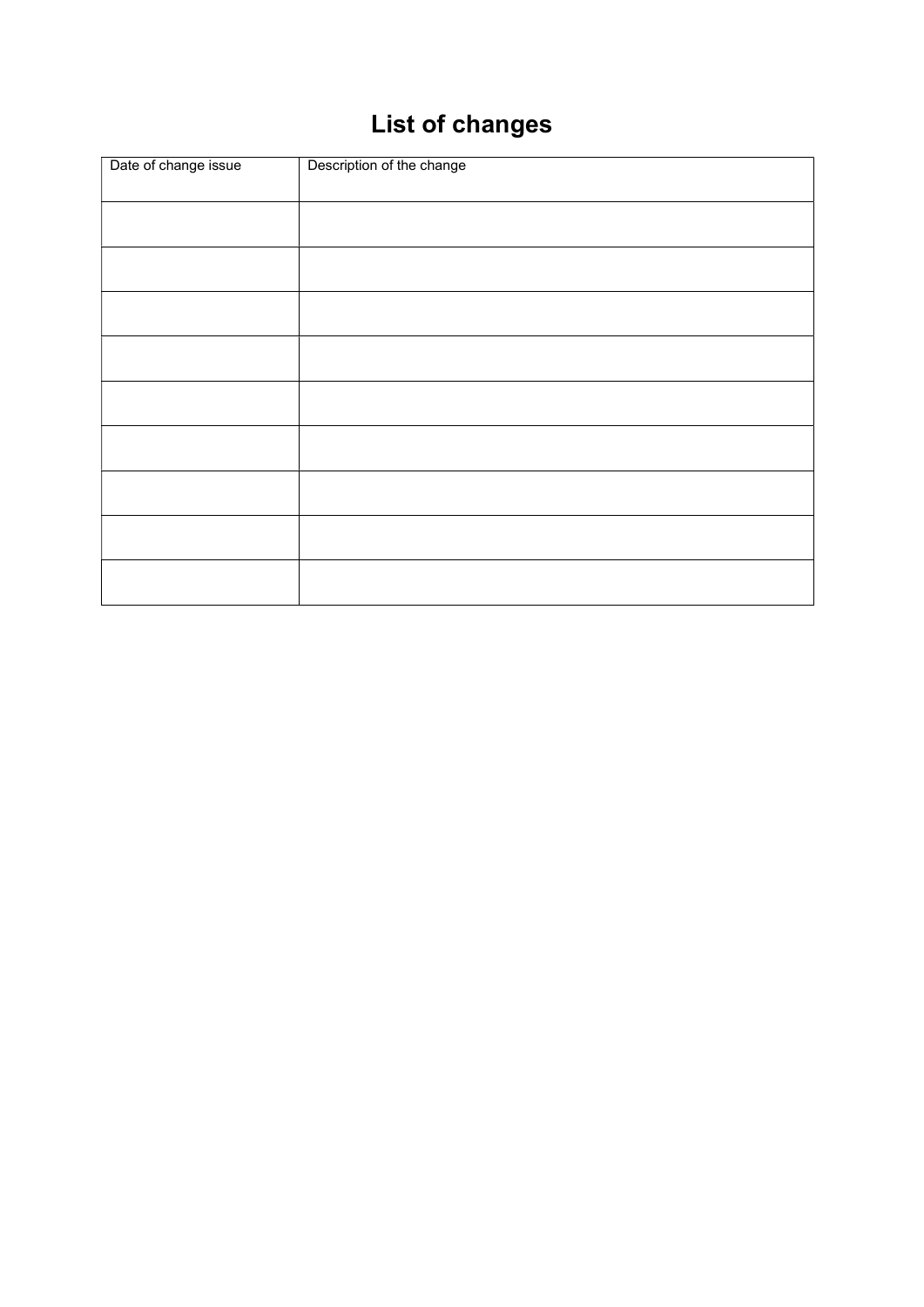#### Article 1 Introductory provisions

1. The present Network Statement on the Regional Rail System operated by KŽC Doprava, s.r.o., Šenovka Branch (hereinafter referred to as "the Statement") contains the principles and procedures applicable to the price setting and calculation of the charges for the use of the mentioned below rail system and the rail system capacity allocation of their railway infrastructure. This Statement is issued with effect from 11 December 2021. The Statement is issued for the preparation of the 2021/2022 and ff. railway timetable with effective date 12 December 2021.

2. KŽC Doprava, s.r.o., Šenovka Branch (hereinafter referred to as "the KŽC" or "the Rail System Operator") operates the regional rail system under an official permit for the operation of the regional rail system under reference number ÚP/2008/8015.

3. The present Statement applies to the regional rail system between Česká Kamenice and Kamenický Šenov.

4. Since KŽC Doprava, s.r.o., through Šenovka Branch as the Rail System Operator according to Article 1(3) of this Statement pursues as its core business activity the rail passenger transport, the activities related to the price negotiation and price calculation, and to the collection of payment for the use of the rail system, to the allocation of the rail system capacity and to the preparation of the Network Statement, are carried out by the taktici.cz, s.r.o., whose registered office is situated at Dittichova 328/19, 120 00 Prague 2, Registration No.: 14707659, Tax Registration No.: CZ 14707659 (hereinafter referred to as the "Allocator"). The identifier of the Allocator´s data mailbox is dfft76x. The Allocator performing the above activity on behalf of KŽC does so equitably. This Statement was prepared by the Allocator.

5. The Allocator publishes, in accordance with Act No. 266/1994 Coll. on rail systems, as amended (hereinafter referred to as "the ZoD"), the Network Statement on website https://taktici.cz/pridelce. This Statement is provided to the Railway Undertakings free of charge, and is also available on the website https://taktici.cz/pridelce or can be obtained by electronic mail on request sent to the e-mail address *pridelce@taktici.cz.* 

6. In accordance with Article 27 (3) of Directive 2012/34/EU of the European Parliament and of the Council establishing a single European railway area, this Statement must be kept up to date and amended as necessary. Therefore, the Allocator reserves the right to make contingent amendments of this Statement and to publish it pursuant to Section 33 (5) of the ZoD on the website https://taktici.cz/pridelce.

7. The Rail System Operator to whom this Statement applies shall be obliged to ensure that in the event of a change in the person of the Allocator or the Rail System Operator, the Allocator´s rights and obligations arising from the Framework Agreement according to Annex No .5 , if concluded, are transferred to a new Allocator, unless this Statement excludes its conclusion.

#### Article 2 Legislation and regulations

1. The core legislative conditions for the operation of the rail system and for the operation of rail transport, as well as the rights and obligations of legal and natural persons related thereto are provided for by the ZoD and its implementing legal regulations.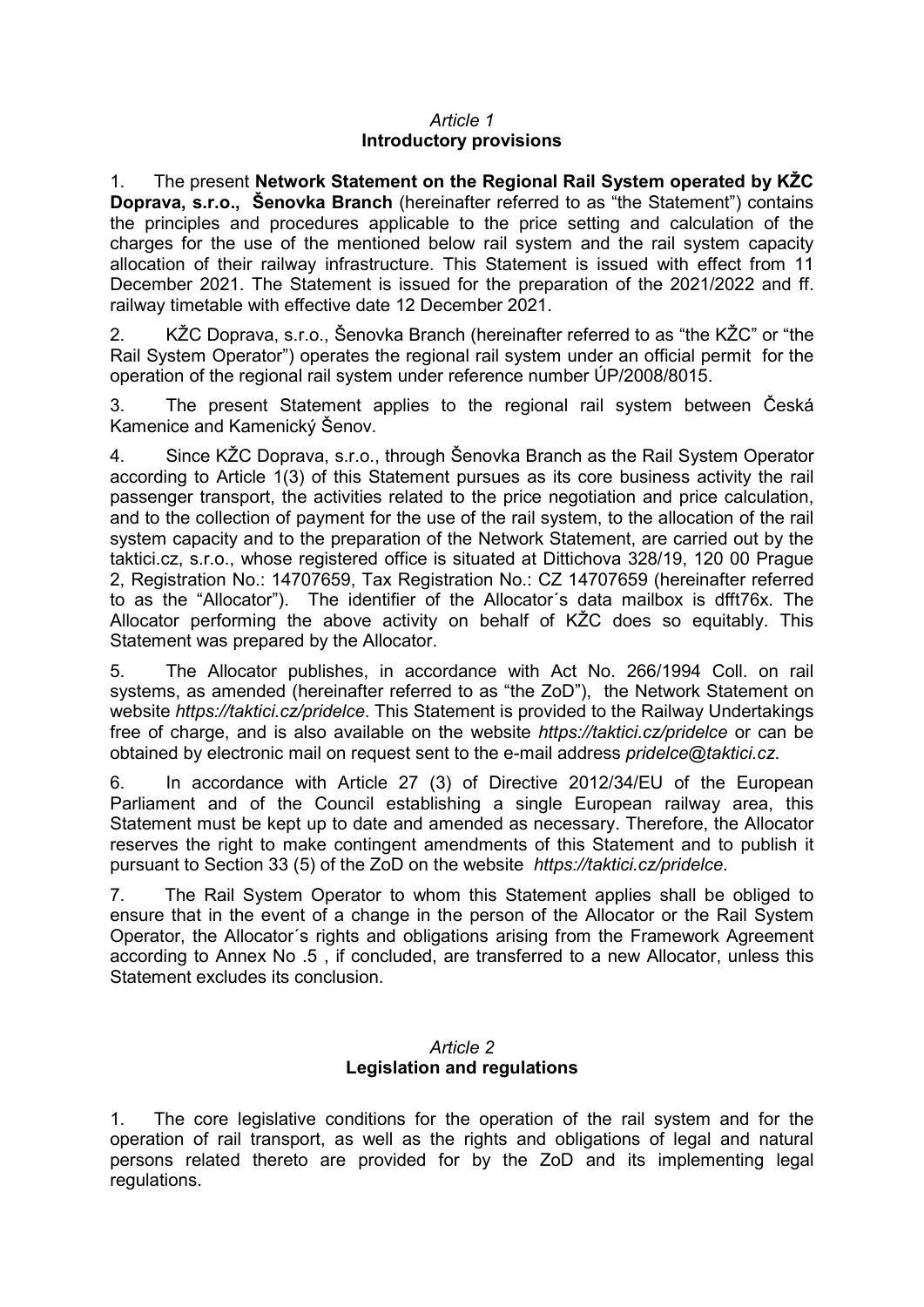2. The basic internal regulations of the Rail System Operator operating the regional rail system determining the rules for organising and supporting the operations consist of the regulations of the KŽC.

#### Article 3

#### Rail system category, its local determination and operating and technical characteristics

1. This Statement is issued for the regional rail system Česká Kamenice – Kamenický Šenov operated by the KŽC.

2. Technical characteristics of the regional rail system Česká Kamenice – Kamenický Šenov. The run on this line is organised as trains running. The timetable for train running is drawn up by the Allocator.

| Line                            | Single-track line                                 |
|---------------------------------|---------------------------------------------------|
| Passenger train length standard | $150 \text{ m}$                                   |
| Freight train length standard   | 150 <sub>m</sub>                                  |
| Clearance profile               | Z-GC                                              |
|                                 |                                                   |
| Admissible axle load            | 16 <sub>t</sub>                                   |
| Line class                      | A                                                 |
| Operation                       | <b>Bi-directional</b>                             |
| Rail gauge                      | 1 435 mm                                          |
| <b>Traction system</b>          | Non-electrified line                              |
| Line length                     | 4.923 km                                          |
| Length for charging purposes    | 5 km                                              |
| Terminated in the railway owned | km 0.228 (km 25.194 of the regional rail system   |
| by the Czech Republic operated  | Benešov nad Ploučnicí – Jedlová)                  |
| by Správa železnic              |                                                   |
| Line speed                      | $30$ km $\cdot$ h-1                               |
| Maximum gradient                | $34\%$                                            |
| Number of railway crossings     | 7 (of which 1 protected by PZS without gates with |
|                                 | local attendance)                                 |
| Rail transport control          | GSM network of a public operator is used          |

Article 4

Rules for the access to the rail system and its use

1. The application for the allocation of the rail system capacity may only be submitted to the Allocator by an eligible Applicant, i.e.:

a) a person holding a valid licence for the relevant rail system, or,

b) in accordance with the ZoD, a person who does not hold a valid licence and submits to the Allocator, prior to the allocation of the rail system capacity, a written declaration of another licence holder that the capacity, once allocated, will be really used. For a specific portion of the rail system capacity, such declaration can be made only by one licence holder. If the Applicant fails to submit such declaration, the Allocator will not allocate to the Applicant the required rail system capacity. A person applying for the allocation of the capacity for a licence holder according to this subparagraph b) shall be obliged to deliver to the Allocator the relevant power of attorney from the holder of a valid licence together with the application for the allocation of the capacity.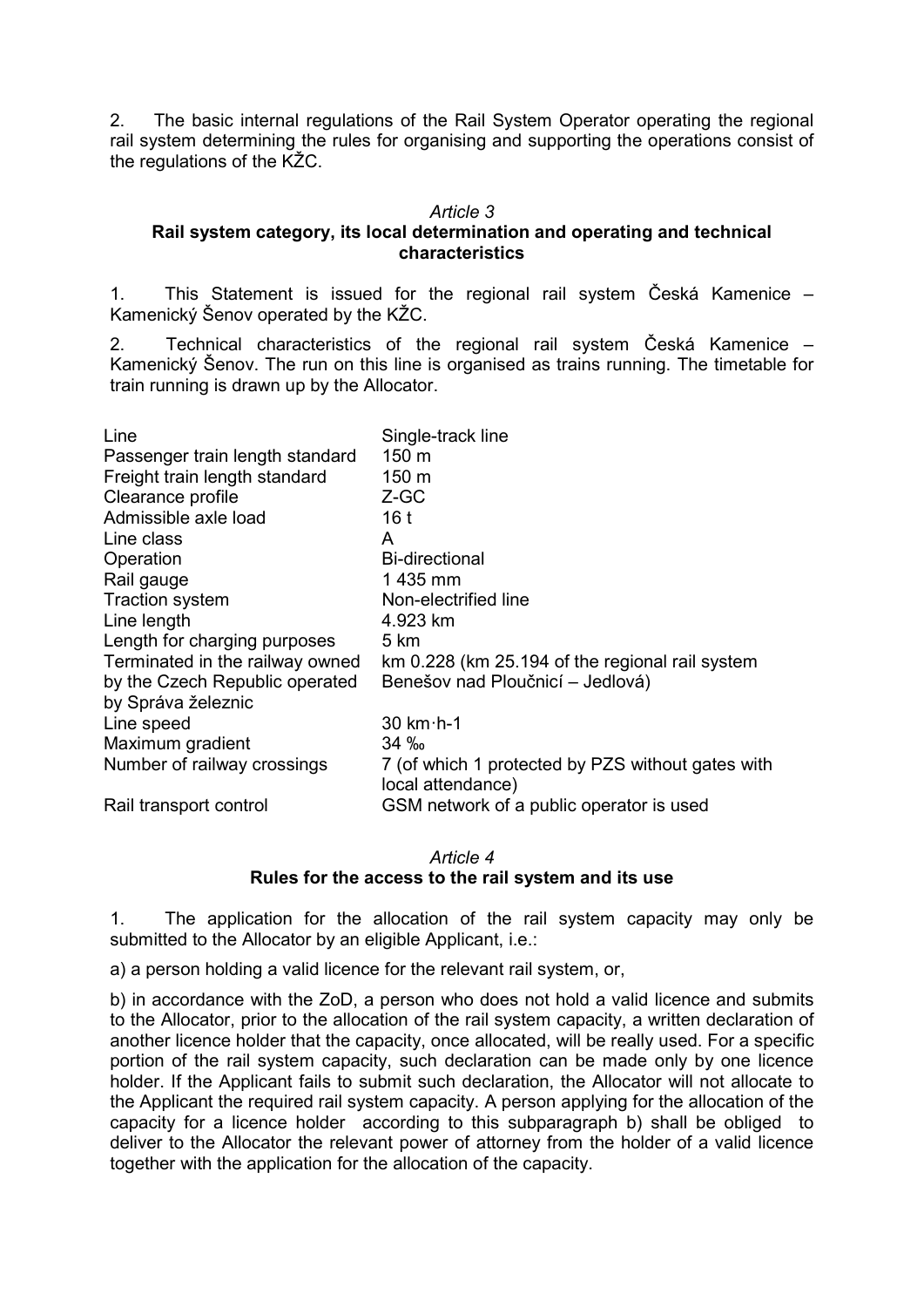2. The Rail Administrative Authority shall, at the request, grant an authorisation to operate rail transport on a regional rail system (licence), if the Applicant:

a) has reached the age of 18 years and possesses the legal capacity to act, this applies to a natural person,

b) has a clean criminal record within the meaning of Section 26 of the ZoD,

c) is professionally competent within the meaning of Section 27 of the ZoD,

d) is financially fit within the meaning of Section 28 of the ZoD,

e) has not committed any serious contravention of the labour law,

f) has not committed any serious contravention of the customs regulations – this applies to the licence to operate freight rail transport,

g) as of the date of launching the rail transport, is insured against the obligation to compensate for the damage resulting from this operation, and

h) is established on the territory of the Czech Republic.

3. According to Section 24a (5) of the ZoD, a valid licence to operate rail transport on a nation-wide and regional rail system means also a valid licence issued by a competent authority of another European Union Member State in accordance with the EU´s Directive 2012/34/EU of the European Parliament and of the Council establishing a single European railway area.

4. The licence holder for whom the capacity is requested, must be a person established in the European Union State Member authorised to operate rail transport on a regional rail system in the Czech Republic.

5. Rail transport on a nation-wide or regional rail system may be operated by the holder of a valid licence to operate rail transport on a local rail system or a siding. providing it is in the point of contact between the mutually interconnected rail systems.

6. The Railway Undertaking may operate the rail transport on the regional rail system only, if it is simultaneously a holder of the Railway Undertaking´s certificate for this rail system. If the Applicant intends to operate the rail transport only on the territory of the Czech Republic or on the territory of another Member State on the railway section close to the state border of the Czech Republic, it shall submit the application for the issue of the Railway Undertaking´s certificate to the Rail Administrative Authority or the European Union Agency for Railways. If the Applicant intends to operate the rail transport also in another Member State, unless it is only a railway section pursuant to the first sentence, it shall submit the application for the issue of the Railway Undertaking´s certificate to the European Agency for Railways. The arrangements of the railway undertaking´s certificate contains especially Section 31a) through 31d of the ZoD and Commission Implementing Regulations (EU) 2018/763 of 9 April 2018 establishing practical arrangements for issuing single safety certificates to railway undertakings pursuant to Directive (EU) 2016/798 of the European Parliament and of the Council on railway safety, and repealing Commission Regulation (EC) No. 653/2007.

7. The Railway Undertaking may operate the rail transport on a regional rail system only, if:

a) the Railway Undertaking took out, as of the day of launching the rail transport operation, the insurance against the obligation to compensate for the damage resulting from this operation and paid the insurance premium, and it took this insurance and has the insurance premium paid for the entire period of rail transport operations. The minimum amount of the insurance benefit is determined, same as for the rail systems operated by Správa železnic, as CZK 50 million;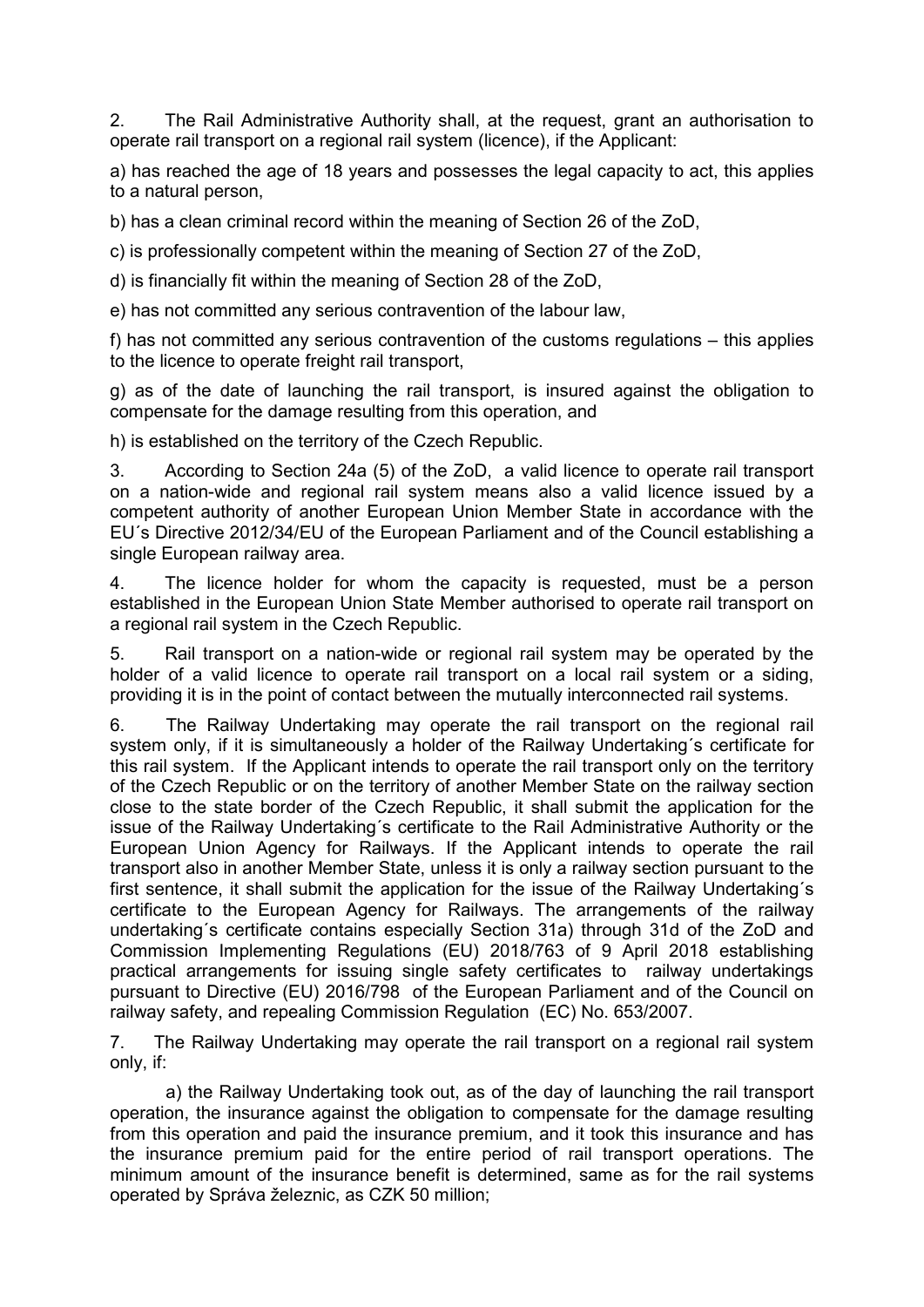b) has, to the full extent of rail transport operations, allocated rail system capacity, except for the cases provided for in Article 6 (8) and in Annex 4, Article V,

c) the price has been agreed for the use of the rail system according to price regulations and the payment method thereof has been determined,

d) has concluded the contract on rail transport operation, unless the Railway Undertaking and the Rail System Operator are the same person,

e) in the case of a special load transport, the specific technical and operating conditions allowing such transport have been agreed with the Rail System Operator.

8. Further information on the conditions for issuing a licence for the operation of rail transport and on the conditions for issuing a Railway Undertaking´s certificate can be found on the website of Rail Administrative Authority – see https://www.ducr.cz/cs/potrebuji-si-vyridit/sekce-provozne-technicka/provozovani-drahydrazni-dopravy.

9. The Rail Administrative Authority is a body competent to issue licences to the rail transport operators and railway undertaking´s certificates in the Czech Republic. The railway undertaking´s certificates are issued under the conditions stipulated in Section 31a of the ZoD also by the European Union Agency for Railways.

10. Pursuant to the provisions of Section 35 (2) (p) of the Act on Rail Systems, the Railway Undertaking shall, prior to the commencement of train running, submit to the Rail System Operator´s IS the licence number of each locomotive driver in an active traction vehicle of a train as well as the European Vehicle Number. The Railway Undertaking shall submit such information to the Rail System Operator via the Rail System Operator´s web interface IS RailGo. In order to monitor the time of commencement and termination of the rail vehicle driving, the Rail System Operator shall hand over auxiliary technical equipment to the Railway Undertaking.

#### Article 5

#### The price for the rail system capacity allocation, the price for the use of the rail system and the rules for their calculation

11. The price for the capacity allocation of the rail system operated by the KŽC, the price for its use, and the rules for their calculation are set out in Annex No. 4 hereof.

12. The Allocator´s activities shall not be influenced by the KŽC´s instructions that could endangered its equitability, in particular the instructions aimed at the calculation of a specific price or for the allocation of the rail system capacity to a specific Applicant.

#### Article 6

#### Formalities and the method of submission of the application for the rail system capacity

1. The requirements for the allocation of rail system capacity, the introduction of the Railway Undertaking´s train and for the preparation of the timetable of that train shall be submitted by the Applicant in writing via the postal service provider to the Allocator's address, via e-mail to pridelce@taktici.cz, or via databox dfft76x.

2. The application for the allocation of rail system capacity is not bound to any particular form. It can be submitted in a free form so that it contains the formalities listed in paragraph 3. The application for the rail system capacity allocation must be supported by a valid licence to operate rail transport authorising the Applicant to operate the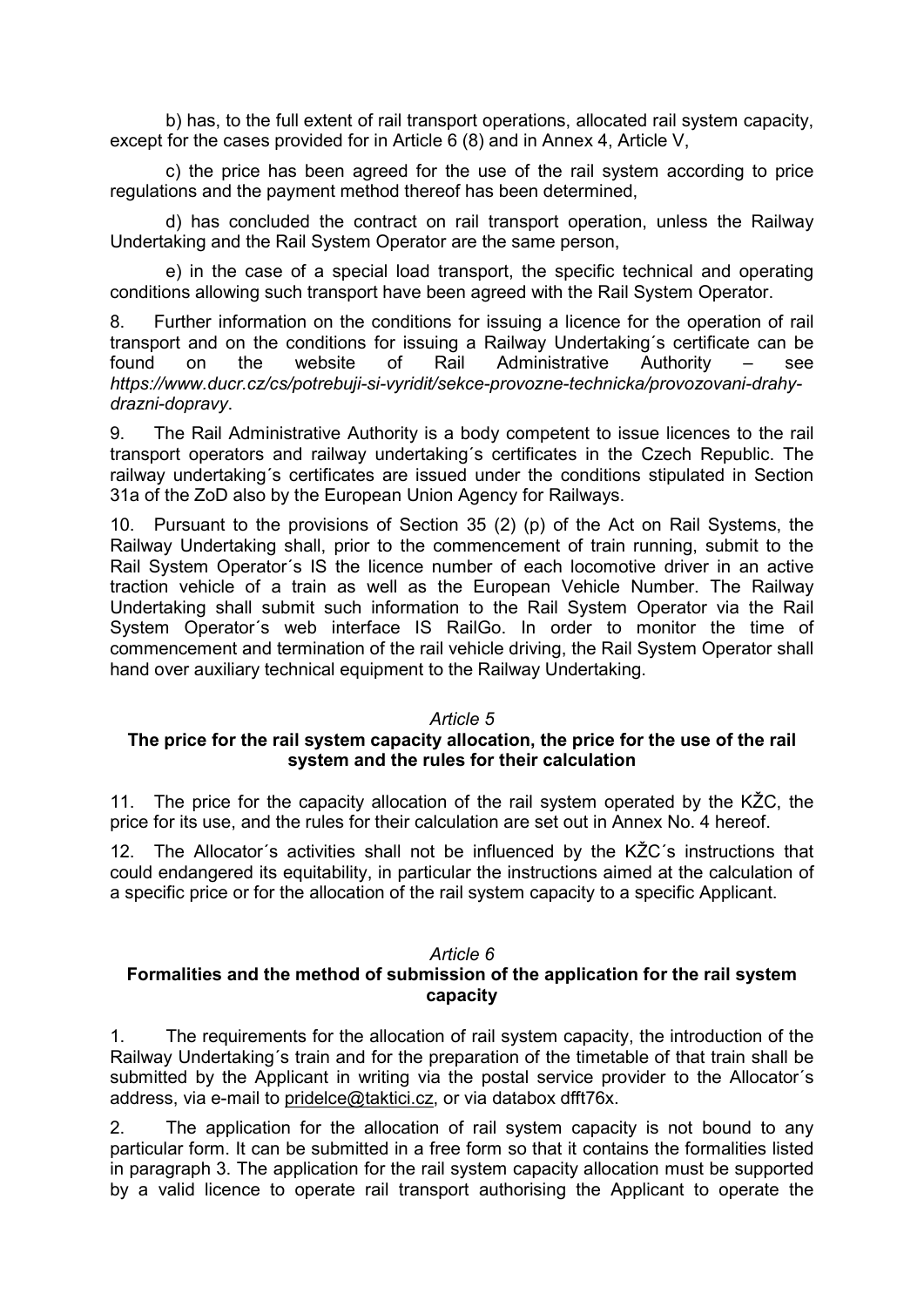required type of rail transport within a timeframe for which it requires the allocation of the rail system capacity, or the Applicant must prove that it submitted the Statement according to Article 4 (1) (b), provided the effective wording of the ZoD allows so.

3. The Applicant shall be obliged to provide the following information in its application:

a) its trade name, registration number and registered office,

b) the description of the required rail system capacity, i.e. the train routes, including the train origin and destination stations (or including the definition of points of contact of mutually interconnected rail systems),

c) the type of the rail transport to be operated, including the information whether the train is operated on the train path on the basis of a public service contract;

d) the timing of the required rail system capacity (i.e. the calendar of the train path utilisation - regularly/as needed, daily/on certain days, or in the period from - to),

e) the proposal of the timing of the required train/shunting path,

f) the type of the train running on the required train path, including the definition of its maximum weight, speed, length, braking mode, maximum measure of braking percent and train resistance,

g) the required tariff and non-tariff notes according to an annual timetable, including their time and space restrictions,

h) the type and scope of the required services,

i) the type of traction and the series of rail vehicles, namely traction and hauled vehicles technically fit for the operation on the KŽC´s rail system,

j) the Applicant´s further requirements for the movement of rail vehicles and track occupancy within the operational point range in which the required train path starts and terminates.

4. The Railway Undertaking must, no later than as of the day of launching the train transport operation according to the allocated capacity, deliver to the Rail System Operator the following:

a) the Railway Undertaking´s certificate valid for the time period for which it has the rail capacity allocated,

b) a document proving the concluded insurance against the obligation to compensate for the damage resulting from the operation of the allocated rail system capacity, including a document proving that the insurance premium was paid.

5. At the request of the Allocator, the Applicant shall be obliged to prove that it meets all the conditions required for the access to a relevant rail system and its use by means of the present Statement and generally biding legal regulations.

6. The time of application submission to the Allocator shall be decisive for the determination of the order of requirements according to Article 7 (3), (b) and (c).

7. The Applicant shall designate the persons that will be authorised to apply for the rail system capacity on its behalf. The Applicant shall bear full responsibility for such persons in regard to applying for the rail system capacity.

8. A responsible person of the Rail System Operator is authorised to ask the Railway Undertaking, prior to its access to the rail system, for the application number on the basis of which the use of the rail system will be performed. In the case that the Applicant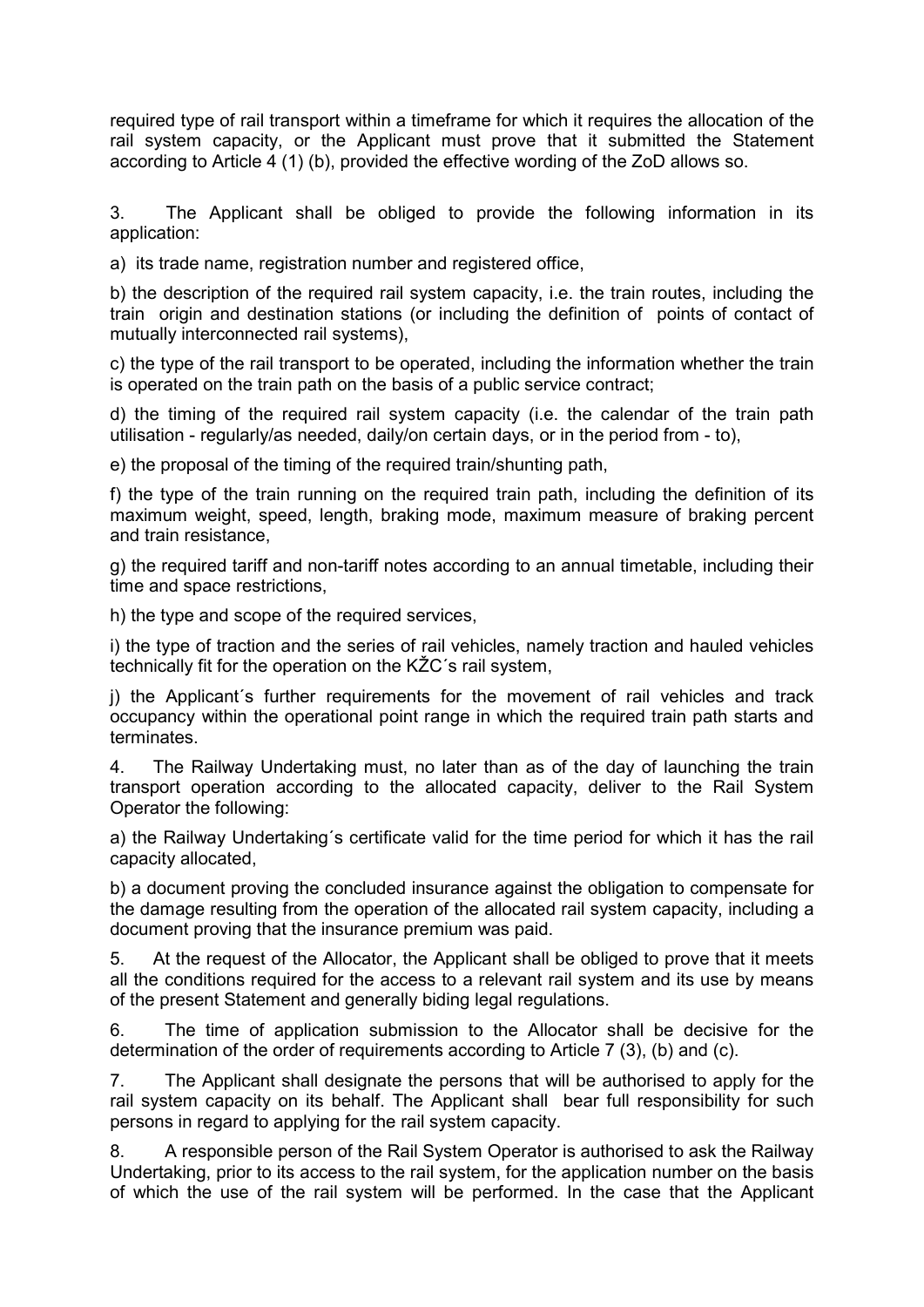applied for the relevant portion of the capacity according to Article 4 (1) (b), the responsible person of the Rail System Operator may also ask for a copy of the valid declaration of a licence holder according to Article 4 (1) (b) for which the relevant portion of the capacity was applied. If, according to this paragraph, the Railway Undertaking fails to notify the application number or fails to submit the declaration, the responsible person of the Rail System Operator shall be authorised to deny the Railway Undertaking the access to the regional rail system, without the Rail System Operator´s liability for the damage incurred thereby.

#### Article 7

#### Rules for allocating and withdrawing the rail system capacity, including the capacity allocating in emergency situation

1. The Allocator shall proceed in the capacity allocation process in such a way as not to prefer any Applicant.

2. In contact points of the rail systems, to which this Statement applies, with other rail systems, the capacity Allocator is the Allocator of the capacity on the regional rail system between Česká Kamenice and Kamenický Šenov.

3. The capacity is allocated by three main processes. At the same time, the Allocator makes it possible to submit the applications in a format defined by the Allocator.

a) **long-term allocation**, that is taken into account in the preparation of an annual timetable and in the performance of its planned changes. This includes regular and late applications for the capacity. The deadline for the submitting the applications for the annual timetable is each 30 September. The deadline for late applications for the timetable is each 31 October. The deadlines for timetable changes are the same as the ones for the Network Statemen on nation-wide and regional rail system valid for the preparation of the timetable for a relevant period issued by Správa železnic (hereinafter referred to as "the Statement of Správa železnic"). The dates and deadlines for submitting such applications are set in Section 34a of the ZoD. The application shall be submitted in the ways specified in Article 6 (1). The Railway Undertaking has an option to include more trains into one application,

b) **one-off allocation** (hereinafter referred to as "ad hoc"), that operates with an available spare capacity remaining after the construction of the annual timetable is finished and after each of its planned changes was made. Ad hoc application shall be submitted no later than 5 calendar days before the date of the required allocation of the rail system capacity, electronically to the e-mail address pridelce@taktici.cz,

c) **urgent ad hoc** – in the event that the Applicant for the rail system capacity intends to submit its application less than 5 calendar days before the date of the required use of the rail system, it is possible to do so electronically to the e-mail address pridelce@taktici.cz.,

4. The rail system capacity, ie. its usable permeability allowing the distribution of the requested train paths in a certain section of the rail system within a given time frame, is expressed by a number of trains that can be moved on the regional rail system for a certain time frame with the given technical, operational and personnel equipment and if the required quality of the transport is maintained. Where all the requirements for the allocation of spare capacity for the annual timetable cannot be satisfied, the Allocator shall be entitled to offer to the Applicants another spare capacity in another place or time. If even such process fails to satisfy all the requirements, the Allocator shall proceed according to the following order of priorities for trains operation: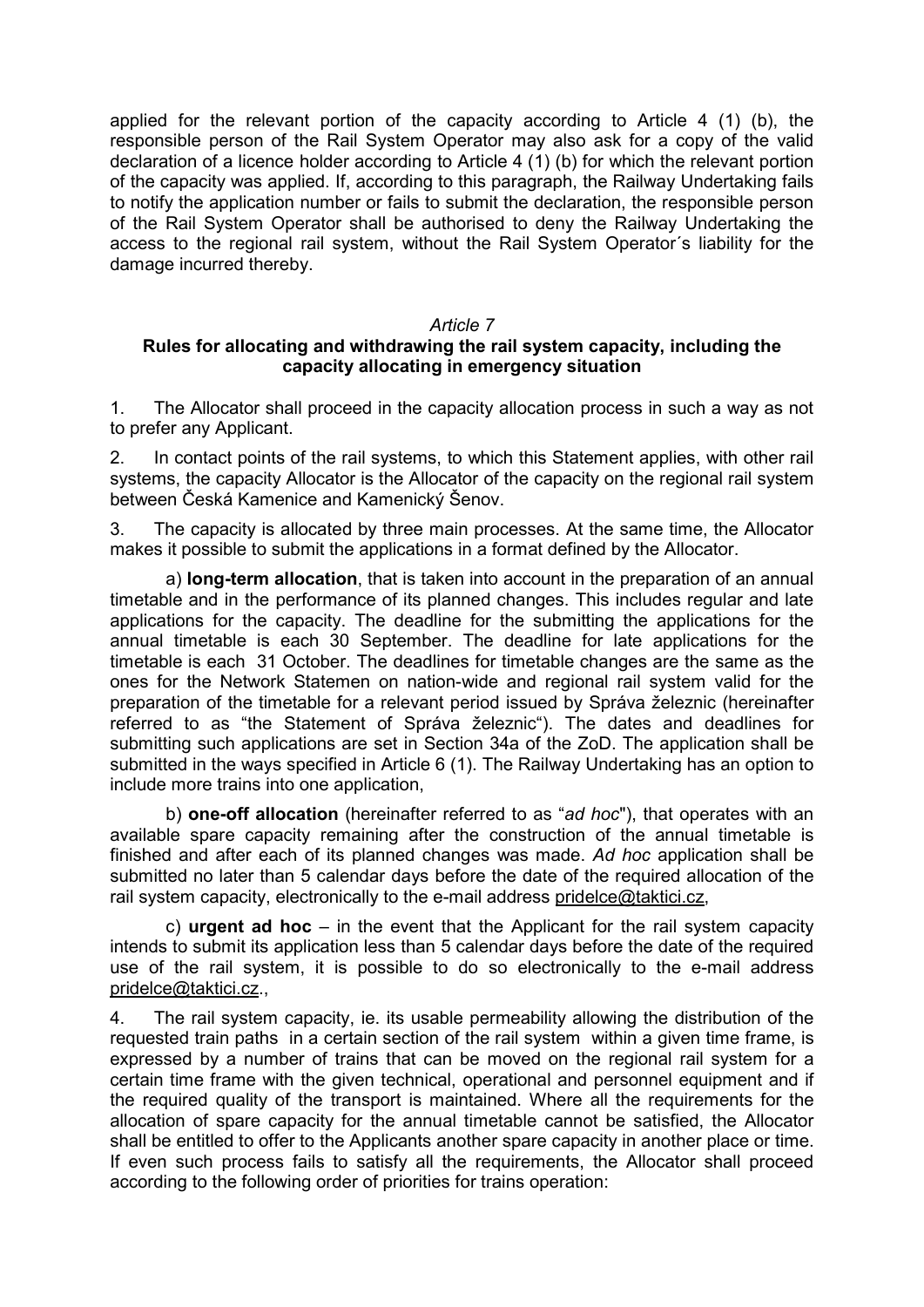a) regular public rail transport to satisfy the transportation needs of the state,

b) regular public rail transport to satisfy the transportation needs of the regions,

c) regular combined transport,

- d) transport under a framework agreement,
- e) regular interstate passenger transport,
- f) regular interstate freight transport,
- g) regular national passenger transport,
- h) regular national freight transport,
- i) other types of transport.

If, even upon the coordination of the applications for capacity according to Section 34a (4) and (5) of the ZoD, the Allocator is not able to satisfy the requests for the rail system spare capacity, the Allocator shall declare the relevant rail system or its part to be congested. The Allocator shall notify this fact to the Rail System Operator who shall post it on the website www.kzc.cz ,and, at the same time, shall analyse the causes of the exhaustion of the rail system capacity. Within 6 months as of the date of the rail system capacity analysis, the Rail System Operator shall draw up a plan on the basis thereof to mitigate or eliminate the congestion.

5. The allocated rail system capacity can be used only by the Applicant who was allocated that capacity and who holds the licence. Or it can be used by a licence holder who made the declaration according to Article 4 (1) (b). If the licence holder concerned cannot use the allocated rail system capacity, or intends to restrict the scope or frequency of trains in certain days or on a certain period, it has an option to surrender the allocated capacity to the Allocator no later than within 30 days before the scheduled day of the train running. If the Applicant concerned surrenders the allocated rail system capacity less than 30 days before the scheduled day of the train running beyond the deadline of the regular change of the timetable stated in the valid Network Statement issued by Správa železnic, or the allocated rail system capacity forfeits due to the train delay or the rail system used by shunting movement for more than 1 200 minutes on account of the Applicant, or it does not utilise the allocated rail system capacity, the Applicant shall be obliged to pay a penalty to the Allocator according to the draft penalty payment agreement in Annex No. 1. The capacity thus released can be allocated to another Applicant.

6. Without being liable for any damage incurred thereby, the Allocator shall be authorised to withdraw the rail system capacity allocated to the Railway Undertaking when:

a) it was not used from at least 70 % for one month due to the Railway Undertaking,

b) the Railway Undertaking no longer fulfils the conditions for the access to the rail system specified in Article 4 hereof,

c) the Railway Undertaking uses the rail system contrary to the allocated rail system capacity,

d) the capacity allocated to the Railway Undertaking was refused, withdrawn or restricted on the interconnected rail system (the capacity shall be removed proportionally to those measures).

7. During the extraordinary events in rail transport (e.g. delay, closing of tracks, diversions of trains for impassability of track sections, the introduction of extra trains, etc.), the Rail System Operator shall enable using the rail system in the order laid down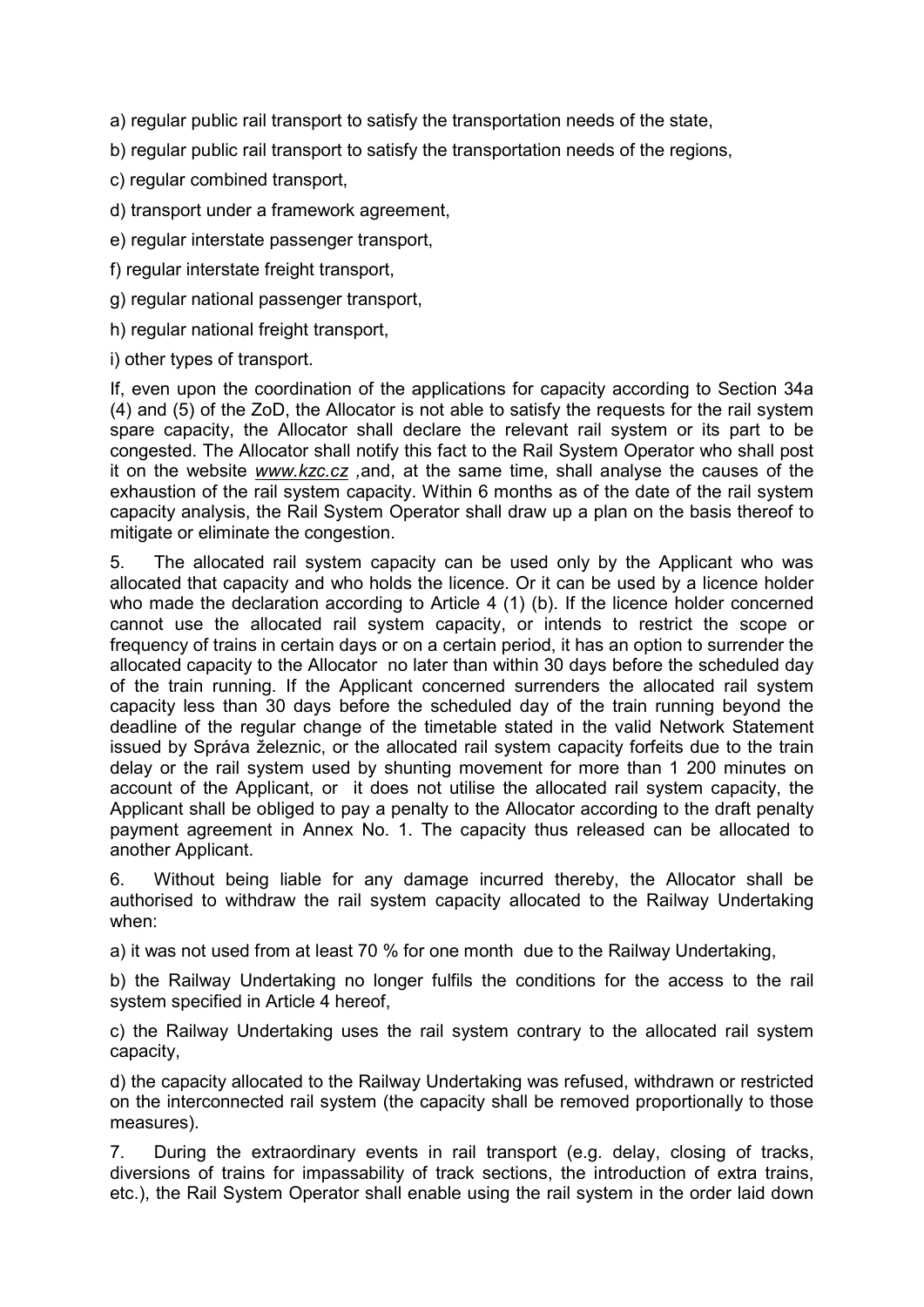for operative management of rail transport in Decree No. 173/1995 Coll., establishing the transport rules , as amended, and it shall further proceed according to Section 23b (5) of the ZoD.

8. During a long-term capacity allocation, it is possible to make changes in applications. If an application is changed, it holds its original number, but the date of its submission is changed. Where such change is made after the deadline for the submission of regular applications for the annual timetable, but before the deadline for the submission of late applications for an annual timetable, the application type shall be changed from a regular to a late application.

9. The Applicant can use the allocated rail system capacity within a time frame beginning at least 3 hours before the arrival time specified in the application and ending no later than 21 hours after the departure time specified in the capacity application.

#### Article 8 Restrictions in rail system capacity allocation

1. The Allocator shall be entitled to restrict the allocation of the rail system capacity when the operation of the rail system or a part thereof is restricted for reasons of carrying out maintenance or repair of rail system, carrying out activities endangering the safe or smooth rail transport operation on a rail system or a disturbance of the operability of the rail system resulting from a natural disaster, accident or extraordinary event restricting the safe operation of the rail system or railway transport within the scope of the plan of restricted operation of the rail system or its part approved in the decision of the Transport Infrastructure Access Authority (hereinafter referred to as "the Authority"), unless the restriction time exceeds 24 hours. The information about the scope of time and location of the expected restrictions according to the plan pursuant to this paragraph are listed in Annex No.8.

2. Similarly, as in Article 7 (4), the Allocator shall be entitled, when restricting the capacity allocation upon the coordination of the applications for the capacity, to declare the relevant rail system or its part to be congested according to Section 34a (4) of the ZoD.

3. If the relevant rail system or its part is declared by the Allocator to be congested, the Allocator shall be entitled to satisfy preferentially the application for the rail system capacity of an Applicant for the rail system operation in the order according to Article 7  $(4)$ .

4. Within each of the listed groups (Article 7 (4) (a) through (i)), where a framework agreement is concluded, the priority shall be given to the capacity allocation for the operation of the transport category stated therein to which the framework agreement applies according to Annex No. 5. If more framework agreements apply to such capacity, it shall be preferentially allocated to the Railway Undertaking which concluded the framework agreement for a longer period of time.

5. In accordance with Article 14 of Commission implementing regulation (EU) 2016/545 on procedures and criteria concerning framework agreements for the allocation of rail infrastructure capacity, the framework agreements on the reservation of the rail system capacity to which this Statement applies, are not proposed or concluded. This fact shall not affect the formal obligation to make a framework agreement a mandatory part of the Statement according to Section 33 (3) m) of the ZoD.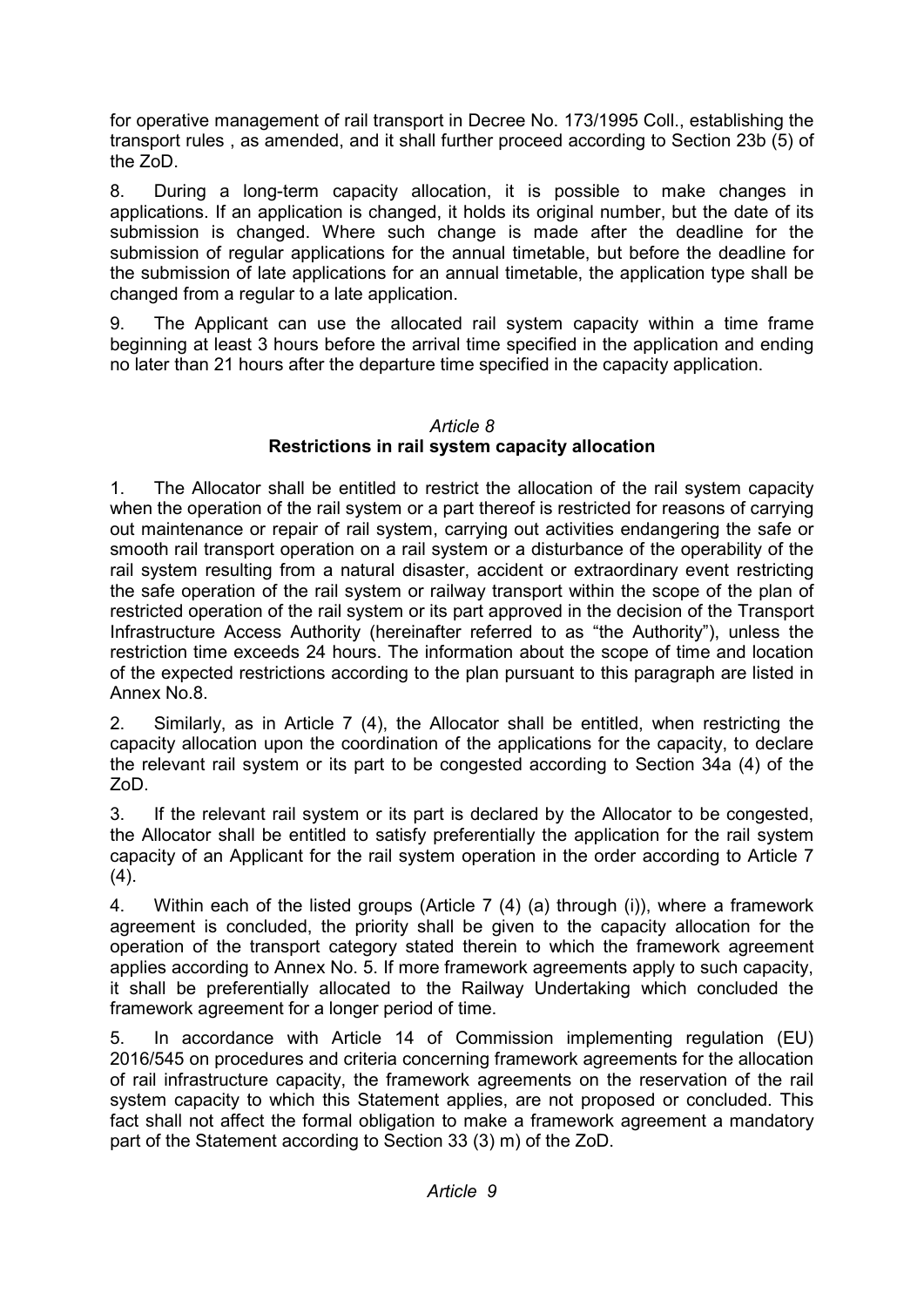#### Conditions for the review by the Authority

1. The Authority shall decide, on the proposal of the Applicant for the rail system capacity allocation or by official order, whether any part of the published Statement, the scope of the allocated capacity or the procedure of its allocation is in contradiction with the ZoD or not. Where the Statement was published in order to amend the data contained therein, such proposal may concern only such amended data.

2. The proposal must contain the information designating the part in which the contradiction according to the previous paragraph is seen or which part of the Statement is in contradiction with the ZoD, and the designation of the evidence necessary to prove such contradiction.

3. If the Authority decides that any of the parts of the Statement is in contradiction with the ZoD, it shall establish a reasonable period of time after which that part becomes inapplicable. The Allocator shall replace the conflicting part with the new part that shall be included in the Statement and the Statement shall be republished.

4. The Authority shall decide, on the proposal of either party to the contract on rail transport operation on regional rail system or by official order, whether such contract is in contradiction with the ZoD. It shall similarly apply to the proposal to conclude such contract. The proposal to commence the proceedings shall contain the information which part of the contract is in contradiction with the ZoD, in which such contradiction is seen and the designation of evidence necessary to prove the contradiction. If the Authority decides that some of the parts of the (draft) contract are in contradiction with the ZoD, it shall establish a reasonable period of time after which that part becomes inapplicable.

5. The Authority shall issue the decision no later than 40 days from the commencement of the proceedings.

#### Article 10

#### Provisions on the penalty payment

1. The provisions regarding the penalty payment for disturbances of the rail transport operation are laid down in Annex No.1.

2. The KŽC, except for the events directly caused by breaching the obligations of the rail system operation according to Section 22 of the ZoD, shall not be liable for the additional costs incurred to the rail system operators in connection with the restriction of the rail system capacity according to Article 8.

3. If the Rail System Operator states in its capacity application incorrect data that can affect negatively safety and smooth operation (in particular a shorter length of the train than it actually has) or if it enters the regional rail system without submitting the application therefor, it shall pay CZK 10,000.- (in words: ten thousand Czech crowns) to the Rail System Operator for each individual case.

4. The Rail System Operator shall pay CZK 1, 000.- (in words: one thousand Czech crowns) to the Railway Undertaking for each case, when:

a) carrying out a closure that has not been negotiated with the Railway Undertaking,

b) cancelling the pre-negotiated closure,

c) changing the term of the pre-negotiated closure, where the term means the change in the date or time of the closure.

5. The obligation to pay this penalty shall not apply to the cases:

a) of non-negotiated closures caused by the events of force majeure,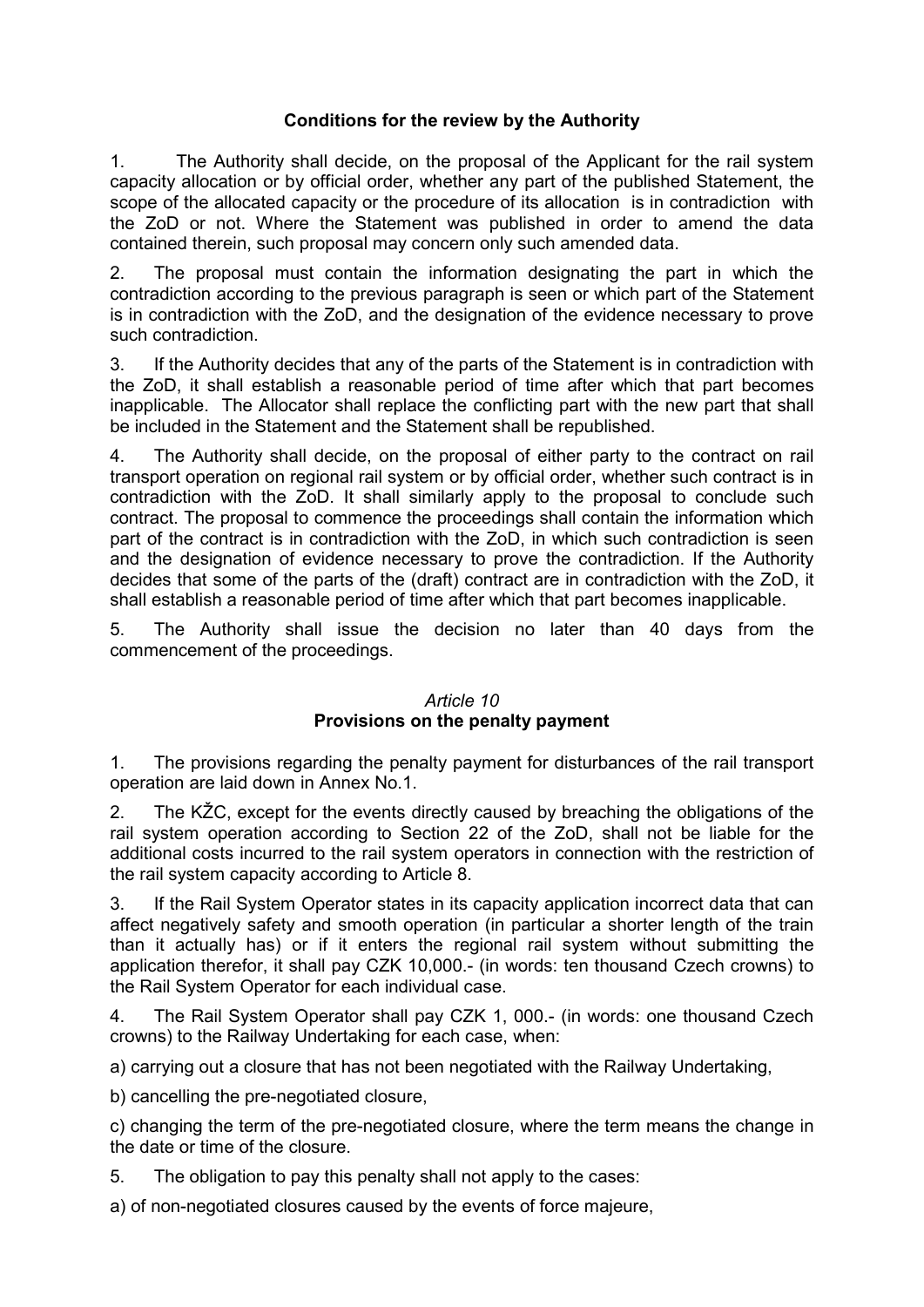b) of non-negotiated closures that had no impact on the Railway Undertaking´s train running,

c) according to paragraph (4) (b) or (c), for which the Railway Undertaking did not hand over its measures to the Rail System Operator or did not implement it in a relevant closure order with the impact on the particular train running,

d) of shortening the time of the closure due to earlier completion of the planned closure works.

6. The contracting party shall be entitled, apart from the penalty payment from the other contracting party, to the compensation exceeding the contractual penalty for the damage incurred by it by breaching the obligation covered by penalty.

#### Article 11

#### Conditions for the provision of services through service facilities, the price for the provision of such services

1. The access to the services linked with the activities carried out in the rail transport operation that serve or may serve to more than one railway undertaking shall be available to all entitled railway undertakings in a non-discriminatory way.

#### Article 12

#### The Allocator´s procedure, deadline and principles for extrajudicial settlement of disputes with the Applicant for capacity allocation

1. In the event of a dispute between the Allocator and the Applicant arising in connection with the capacity allocation issues, both parties shall first seek an amicable settlement of the dispute. The Applicant shall ask in writing the other party for an amicable settlement of the dispute within the extrajudicial proceedings before Bc. Andrea Primusová, born on 19. 12. 1981, residing at Africká 664/1, 160 00 Praha 6 - Vokovice, e-mail primuskan@seznam.cz, account number 3200471548/6800 (hereinafter referred to as "the Arbitrator"). The Allocator shall notify the Arbitrator of the dispute without undue delay.

2. The dispute settlement proceedings shall be in writing, the Arbitrator´s decision must be delivered to both contracting parties no later than on the tenth working day after the delivery of the dispute notice in accordance with the previous paragraph to the Arbitrator. The proceedings shall be held in private. The arbitration fee is CZK 5,000. and shall be paid by the Applicant. This fee shall be deposited in advance on the Arbitrator´s account, otherwise the Arbitrator will not commence the proceedings. If the aggrieved party is successful in the dispute, it shall be entitled to a reimbursement of 100 % of the arbitration fee and the Allocator shall pay the amount of CZK 2,500.- to the Arbitrator. If the Arbitrator is in delay, she shall be obliged to reimburse 50 % of the arbitration fee to the party concerned for each, even commenced, week of the delay in the delivery according to the first sentence.

3. The extrajudicial proceedings according to this Article shall be conducted by data boxes. If the party to the dispute or the Arbitrator does not have a data box, they shall be obliged to establish one. The Allocator´s data box identifier is dfft76x.

4. If any party to the dispute does not agree with the Arbitrator´s decision, or the parties to the dispute do not come to an agreement no later than within 10 working days as of the delivery of the dispute notice to the Arbitrator, or the deadline according to paragraph 2 expires in vain, the dispute can be submitted by either party to a competent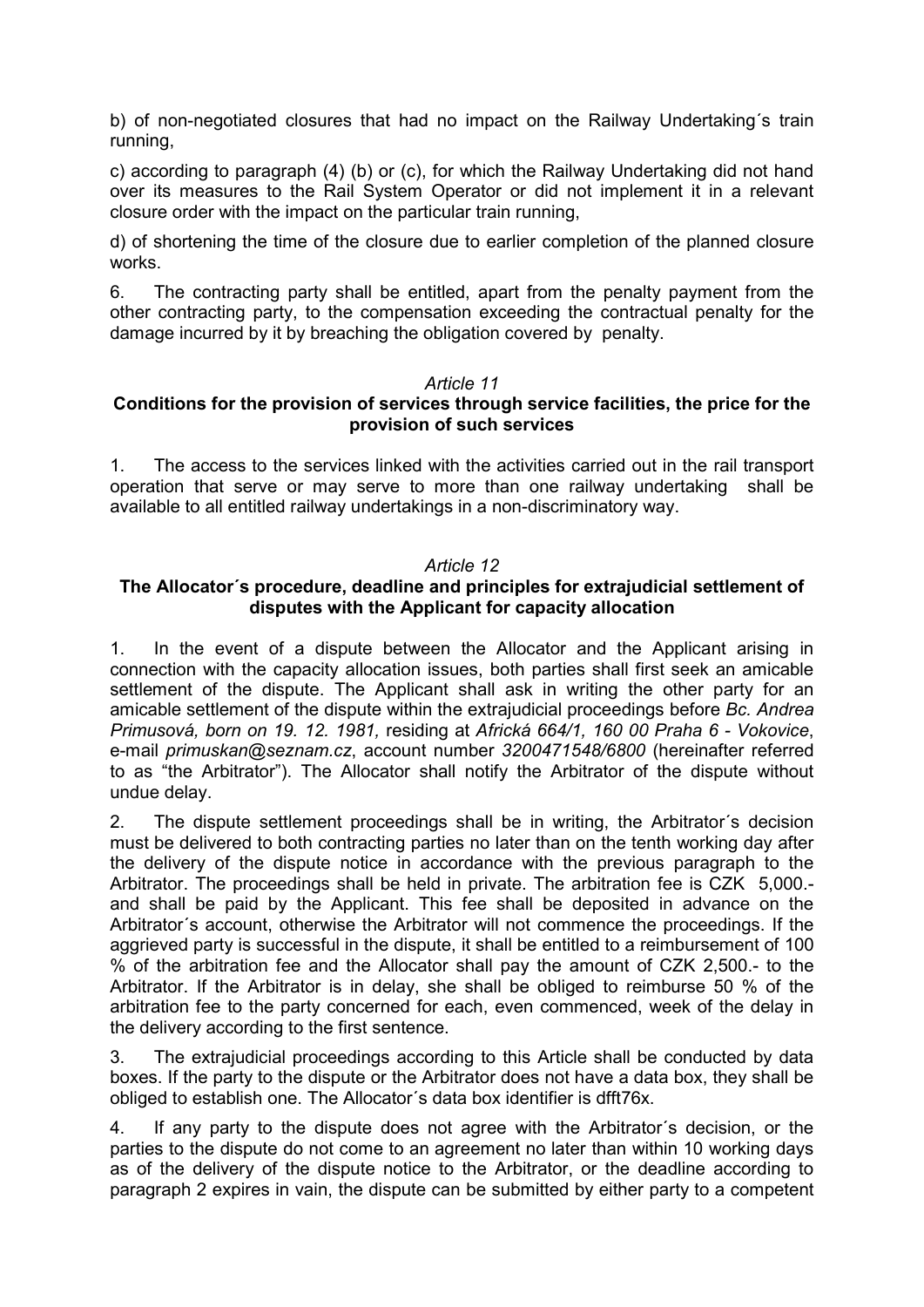court of the Czech Republic. The mutual communication of the parties to the dispute according to this Article shall not have a character of a pre-trial appeal within the meaning of Section 142a of Act No. 99/1963 Coll., civil procedure code, as amended.

#### Article 13 Definition of the used terms

1. The terms used in this Statement are explained in:

a) Act No. 266/1994, on rail systems, as amended and in its implementing regulations (the ZoD),

b) Act 77/2002 Coll., on the Czech Railways, joint-stock company, the state enterprise Správa železnic and on the amendment of Act No. 266/1994 Coll., on rail systems, as amended, and Act No. 77/1997 Coll., on state organisation, as amended,

c) Directive 2012/34/EU of the European Parliament and of the Council of 21 November 2012 establishing a single European railway area.

....……………………………….

Ing. Zdeněk Michl Executive officer of taktici.cz, s.r.o.

....……………………………….

Mgr. Bohumil Augusta, MBA Executive officer of KŽC Doprava, s.r.o.

....………………………………. Milan Hejcman Head of KŽC Doprava, s.r.o., Šenovka Branch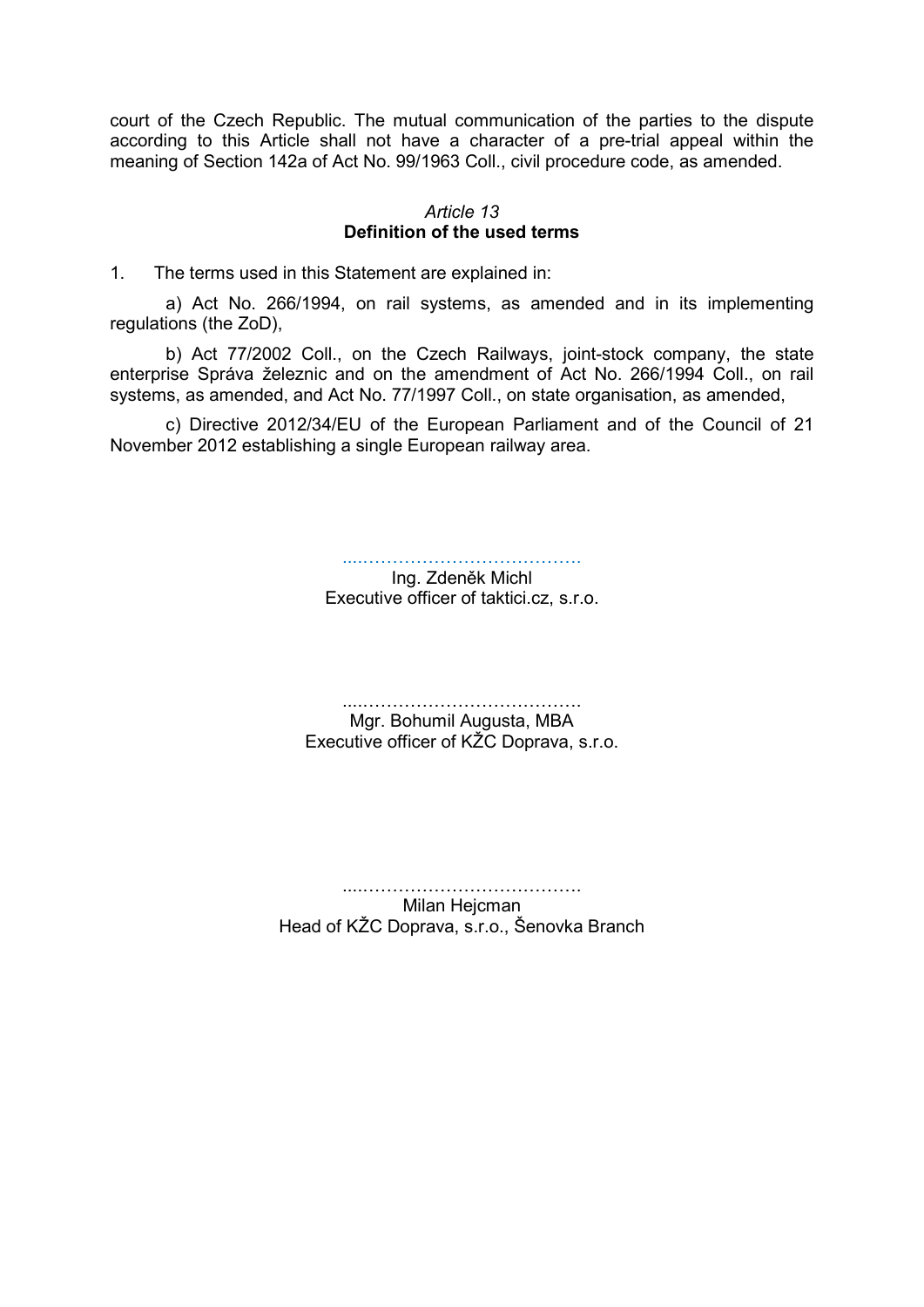## The proposal of the stipulations as to penalty payments for the disruption of the operation of railway transport, including the impartial extrajudicial settlement of disputes arising from the disruption of railway transport operation on the regional rail system operated by KŽC Doprava, s.r.o., Šenovka Branch

#### Article I

1. The KŽC (hereinafter referred to as the Rail System Operator) and the Railway Undertaking are obliged to discuss each claimed items from the penalty provision in advance, in particular within the end of the calendar month following the respective calendar month (in the cases of the penalties applied according to Article II (3), after the relevant quarter) in which the reason for claiming the item arises.

#### Article II

1. In the case of a dispute in a matter concerning the disruption of the railway transport operation according to this Annex, the KŽC and the Railway Undertaking concerned shall first seek an amicable settlement of the dispute. The party concerned shall ask, in writing, the other party for an amicable settlement of the dispute within the extrajudicial proceedings before the Arbitrator appointed by the Network Statement, and, simultaneously, it shall notify the Allocator of the dispute. The dispute resolution is in writing and the Arbitrator´s decision must be delivered to both parties no later than the tenth day after the delivery of the notice of the dispute to the Arbitrator. The extrajudicial proceedings according to this paragraph shall be conducted by data boxes. If the party to the dispute does not have a data box, it shall be obliged to have established one. If any party to the dispute does not agree with the Arbitrator´s decision, or the parties to the dispute do not come to an agreement no later than within 10 working days as of the delivery of the dispute notice to the Arbitrator, or the deadline for the delivery of the Allocator´s notice of dispute expires in vain, the dispute may be submitted by either party to a competent court of the Czech Republic. The mutual communication of the parties to the dispute according to this Article shall not have a character of a pre-trial appeal within the meaning of Section 142a of Act No. 99/1963 Coll., civil procedure code, as amended.

#### Article III

1. In the event that the railway transport operation is disturbed for the reasons of a defect in the Railway Undertaking´s rolling stock operation caused by a failure of a rail vehicle, the Railway Undertaking shall pay a penalty amounting to CZK 1,000.- for each individual case.

2. In the event that the railway transport operation is disrupted for the reasons of incorrect organisation of the railway transport caused by the exceeding the time limit for the use of a service facility, the Railway Undertaking shall be charged a penalty amounting to CZK 1,000.- for each individual case.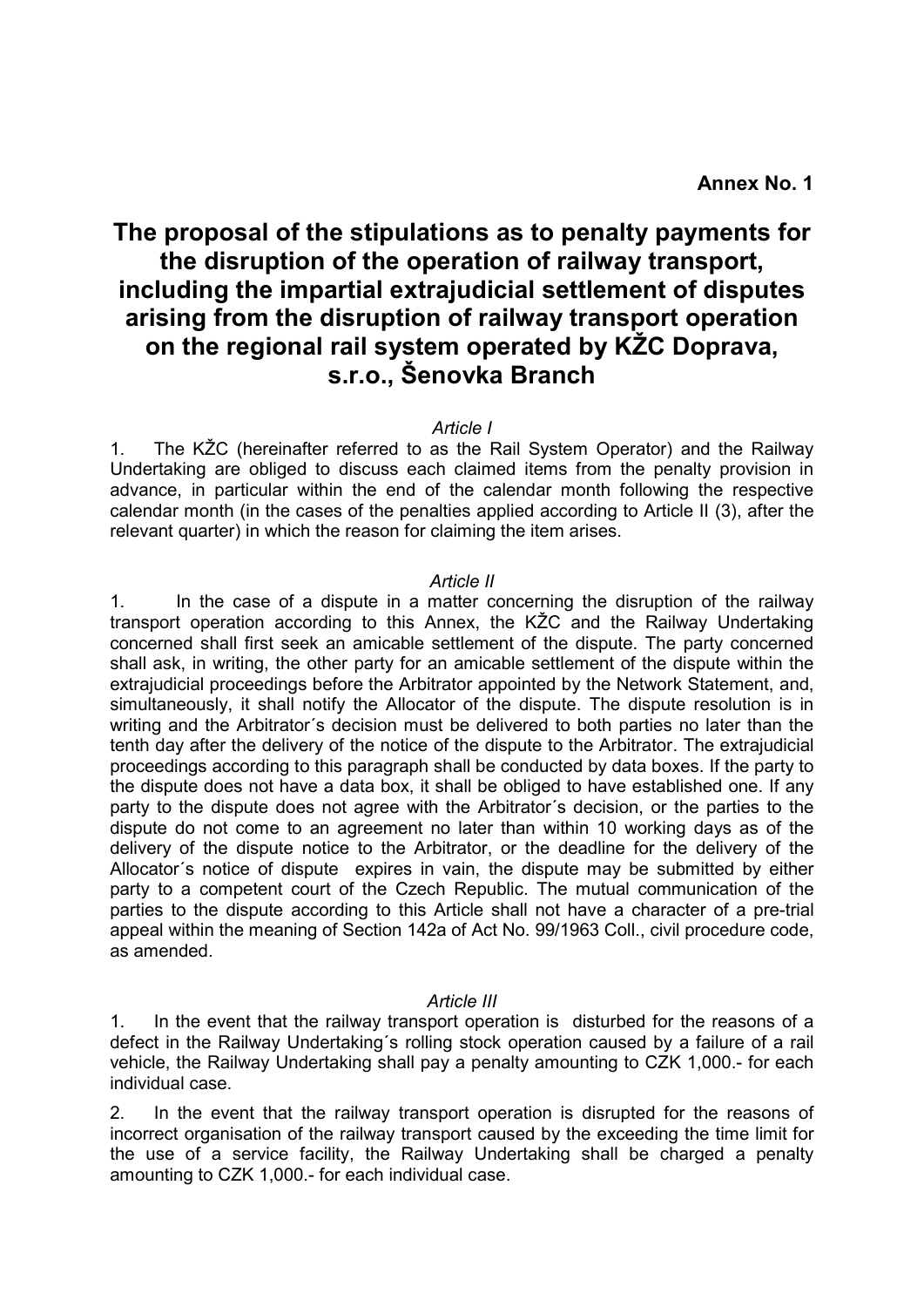3. The contracting party shall be entitled, apart from the penalty payment from the other contracting party, to the compensation exceeding the contractual penalty for the damage incurred by it by breaching the obligation covered by penalty.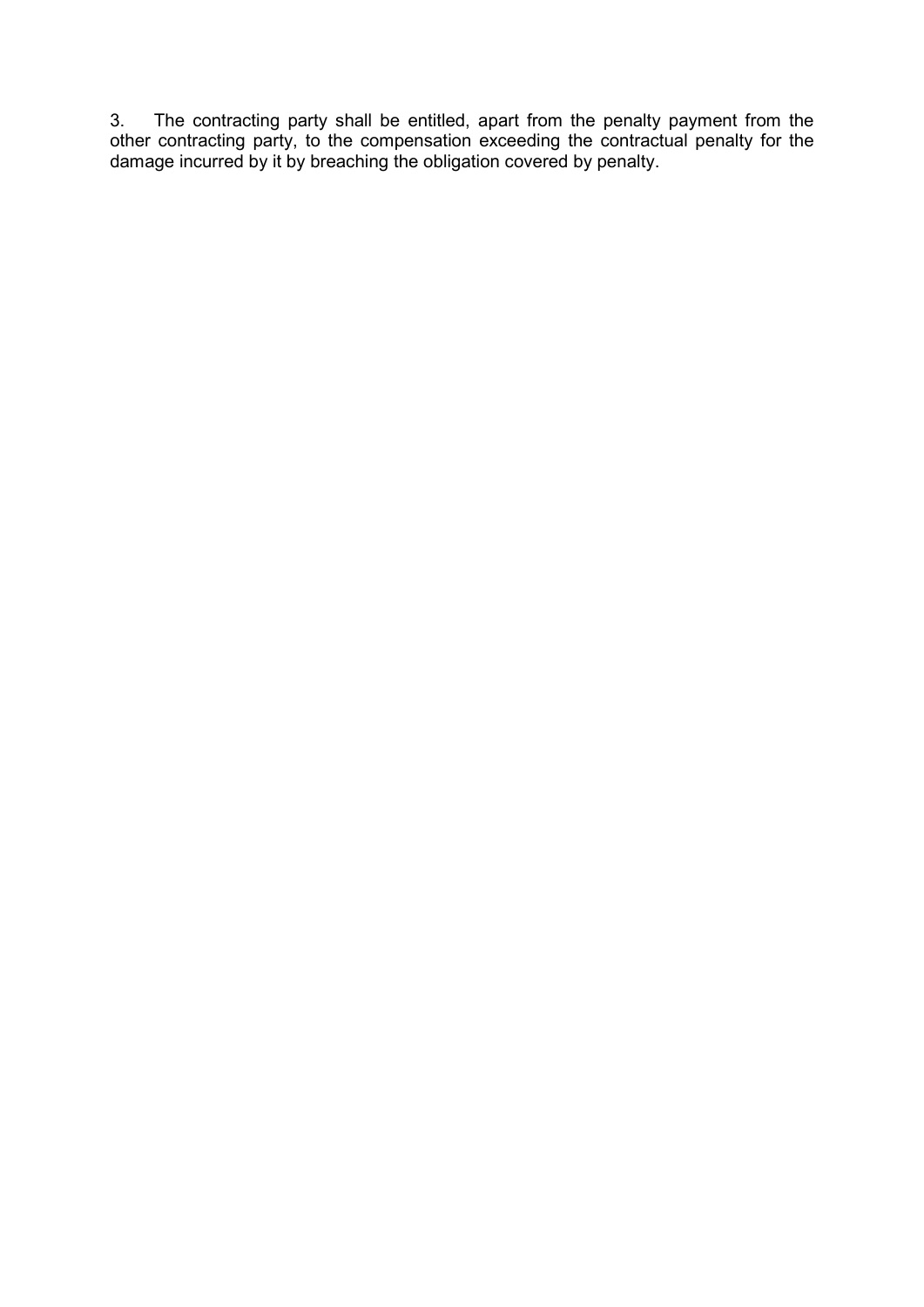Annex No. 2

# Contact persons of the Rail System Operator

**Management of KŽC Doprava, s.r.o.** Mgr. Bohumil Augusta, MBA<br>Telephone: 776 628 728 E-mail: bohumil.augusta@kzc.cz

Telephone: 776 628 728

Dispatcher KŽC Doprava, s.r.o. Dispather in the shift Telephone: 735 177 500

dispecer@kzc.cz

# taktici.cz, s.r.o. – The Allocator of the rail system capacity

Executive officer: Ing. Zdeněk Michl

Telephone:  $\begin{array}{ccc}\n\text{Telephone:} \\
\text{E-mail:} \\
\end{array}$ pridelce@taktici.cz

Address: taktici.cz, s.r.o. Dittrichova 328/19 120 00 Praha 2

Data box: dfft76x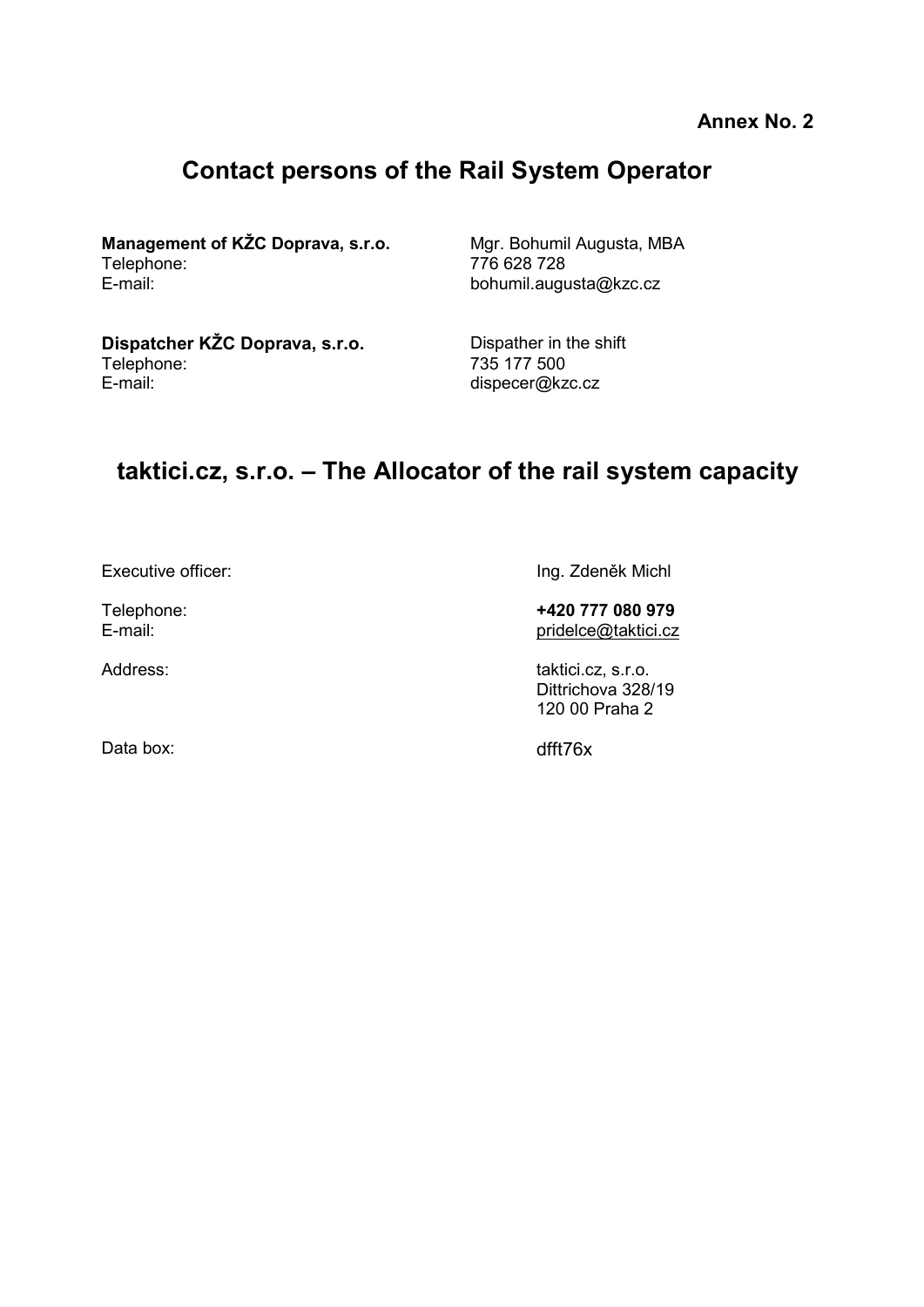Annex No. 3

# This Annex is unoccupied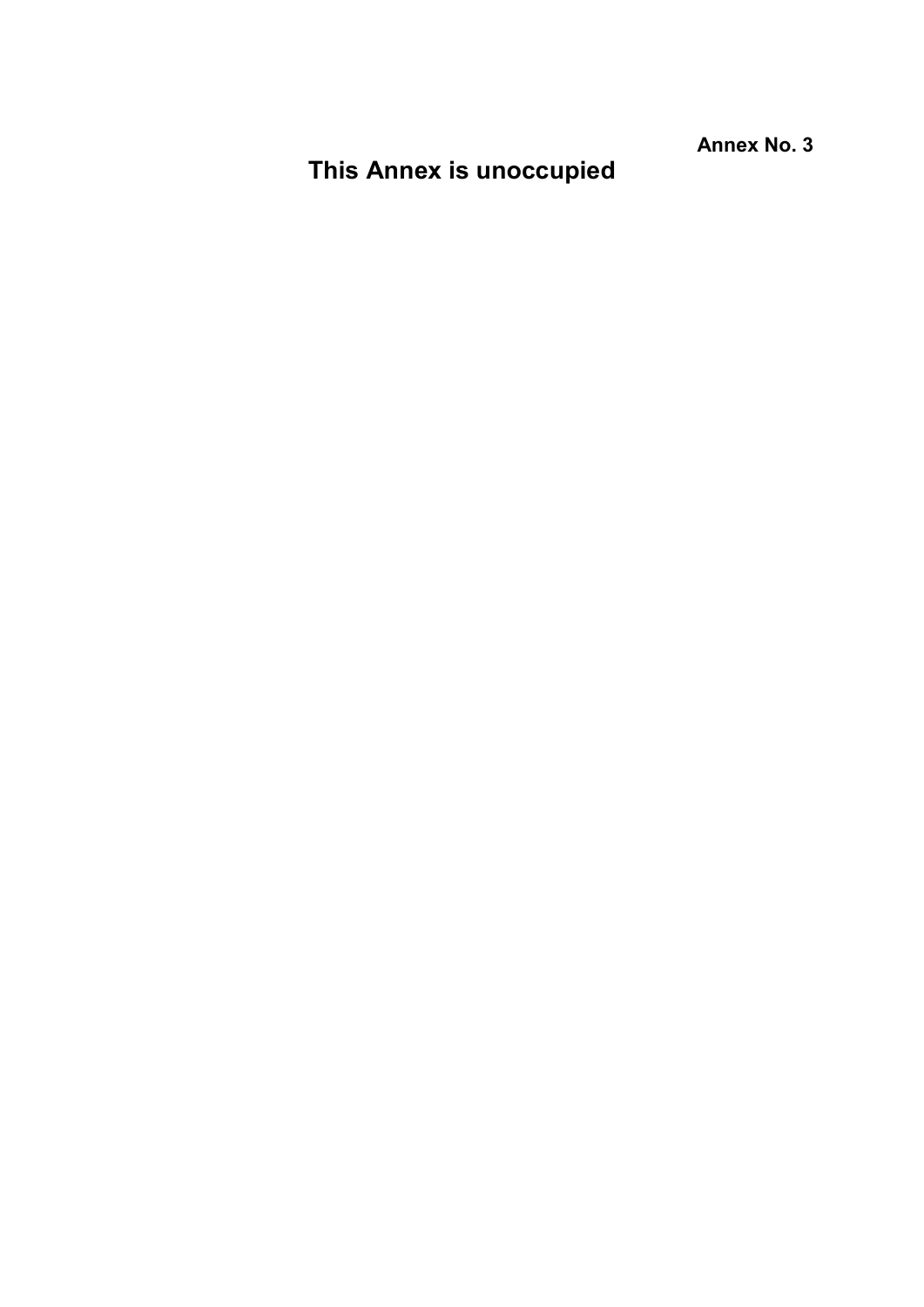### Prices for the capacity allocation, prices for the use of the rail system for train running, rules for their calculation and the conditions for their application

#### Article I General provisions

1. All parameters of the price setting system for the capacity allocation and for the use of the rail system for train running or shunting must be in compliance with the principles of the material price controls set out in the valid price list of the Ministry of Finance of the Czech Republic.

2. Th price for the use of the rail system for train running or shunting is calculated, to the extent of material controls, as economically eligible costs associated with:

 $\Box$  train running or shunting on the rail system concerned to the extent enabled by the Allocator, including the costs for securing such train running or shunting by safety equipment and with the organisation of railway transport, including the operational management,

 $\Box$  telecommunication link between the employees of the Rail System Operator and the operators of the Railway Undertaking´s shunting movement,

 $\Box$  receiving and providing information by the Rail System Operator when providing train running or shunting,

 $\Box$  publishing the regulations, guidelines and aids for the operation of railway undertakings according to the contracts for the operation of rail transport (printed form).

3. For the purpose of price setting for the use of rail system, "train or shunting movement run" shall also mean the running of an individual rail vehicle, including a special traction vehicle, if it is organised as shunting within the meaning of traffic regulations.

4. Parameters and application conditions of the system of price setting for the use of rail system for train/shunting movement run shall be binding for the Allocator, the Rail System Operator and for all rail transport operators (hereinafter referred to as "the Railway Undertaking").

5. In the context of this Network Statement, the prices shall mean the prices without VAT.

#### Article II

#### Basic prices and rules for their calculation

1. The total price (C) for the use of the rail system comprises two components – the price for the preparation of an application for the rail system capacity allocation and for the allocation of the rail system capacity  $(C_1)$ , the price for the use of regional rail system  $(C_2)$ .

- 2. The price for the preparation of an application and for the allocation of the rail system capacity  $(C_1)$  comprises all acts and costs related to the preparation of an application.
- 3. The price for the application preparation and for the allocation of the rail system capacity  $(C_1)$  shall be: CZK 500.-/ path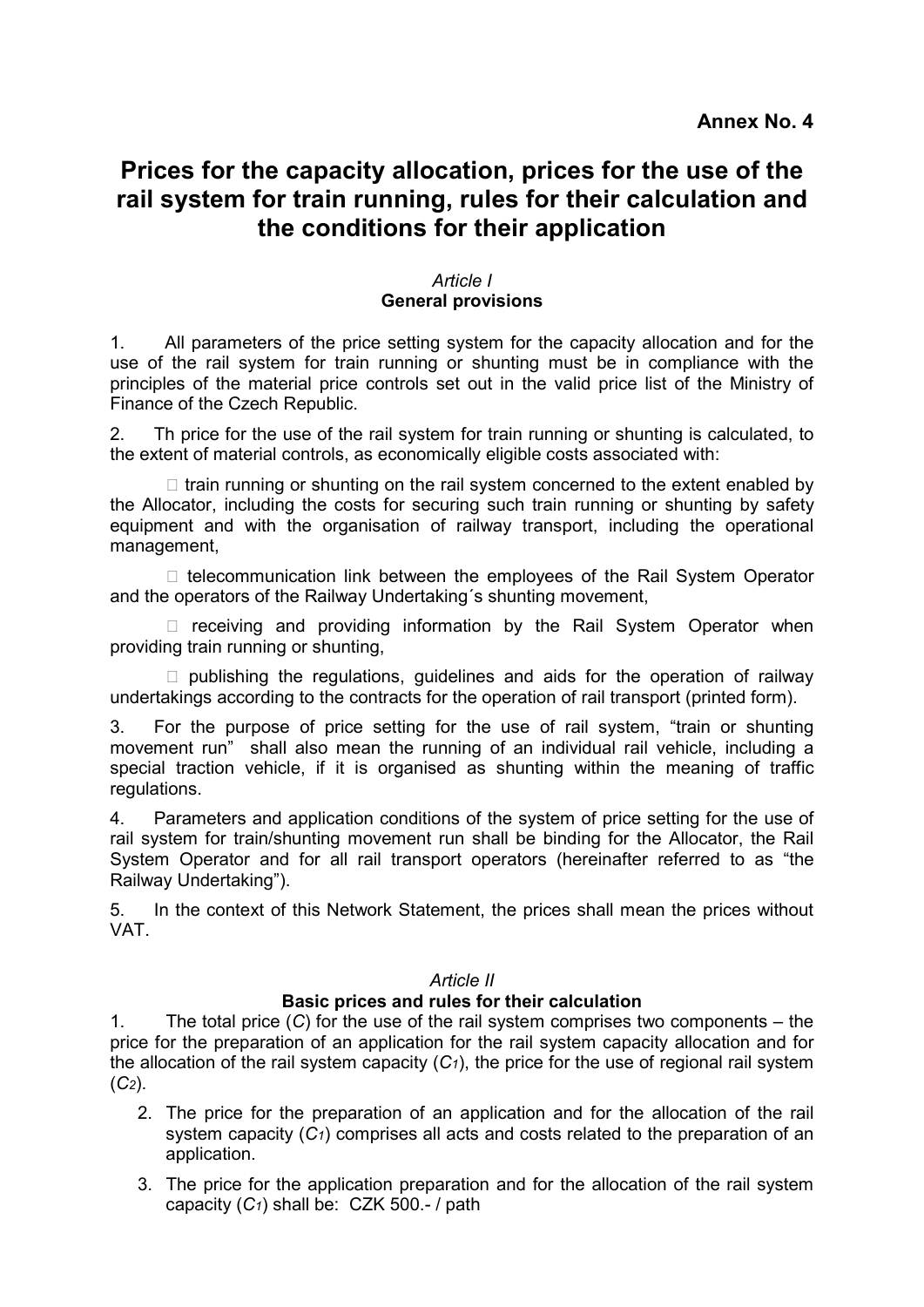The settlement of the process of the rail system capacity allocation is part of the price for the preparation of the application and for the rail system capacity allocation.

The price for one use of the rail system by train running  $(C_2)$  is determined according to formula 1.

 $C_2 = 2.61$  \* hrtkm [CZK] (1)

For the purpose of determining hrtkm, the rail system length shall be 4.5 km in order to calculate the prices for the use of the rail system by train running . The total weight of the train v [t] used for the calculation of the price for the rail system by train running is the sum of weights of all train vehicles, including the weight of passengers, rounded up to the nearest whole ton.

#### Article III

#### Basic prices for the preparation of an application and for the use of the rail system

| Price type | Output unit   | Price in CZK for one output unit |
|------------|---------------|----------------------------------|
|            | 1 application | 500                              |

#### Article IV Invoicing

1. The price for the application preparation shall be invoiced to the Railway Undertaking by the Allocator. For the purpose thereof, the Railway Undertaking shall be obliged to enter into the Invoicing Agreement with the Allocator on the basis of which the costs for the capacity allocation shall be invoiced to the Railway Undertaking. The draft agreement is in Annex No. 9 of this Network Statement.

2. The prices for the performance according to paragraph (1) shall be the date of the carrying out of taxable supply in the case that invoicing for an individual supply is the same as the date of the allocation of the rail system capacity. In the case of invoicing for more supplies in the course of a relevant month, the date of taxable supply shall be the last day of the relevant month.

3. The price for the use of the rail system (C2) shall be invoiced to the Railway Undertaking by the Allocator. For the purpose thereof, the KŽC has entered into a contract with the Allocator regulating the rights and obligations of the contracting parties to ensure the proper performance of an independent Allocator. The Railway Undertaking shall be obliged to pay this price to the Allocator´s account indicated directly on a tax invoice on the basis of a tax invoice issued by the Allocator in the latter´s name. The date of a taxable supply of the rail system use shall be the last day of the quarter for which the invoicing is carried out.

#### Article V

#### Prices for the use of the rail system for train running within the withdrawal of reserve capacity for the operations linked with the provision of the operability of the railway infrastructure

1. The allocation of capacity and the actual use of the rail system for train run/shunting movement directly supporting diagnostics, measurement and maintenance of railway infrastructure within the actions paid from the funds intended for the provision of operability of the railway infrastructure or in order to provide material and technical provision of service facilities shall not be invoiced. In which case it is not necessary to submit an application for the capacity allocation.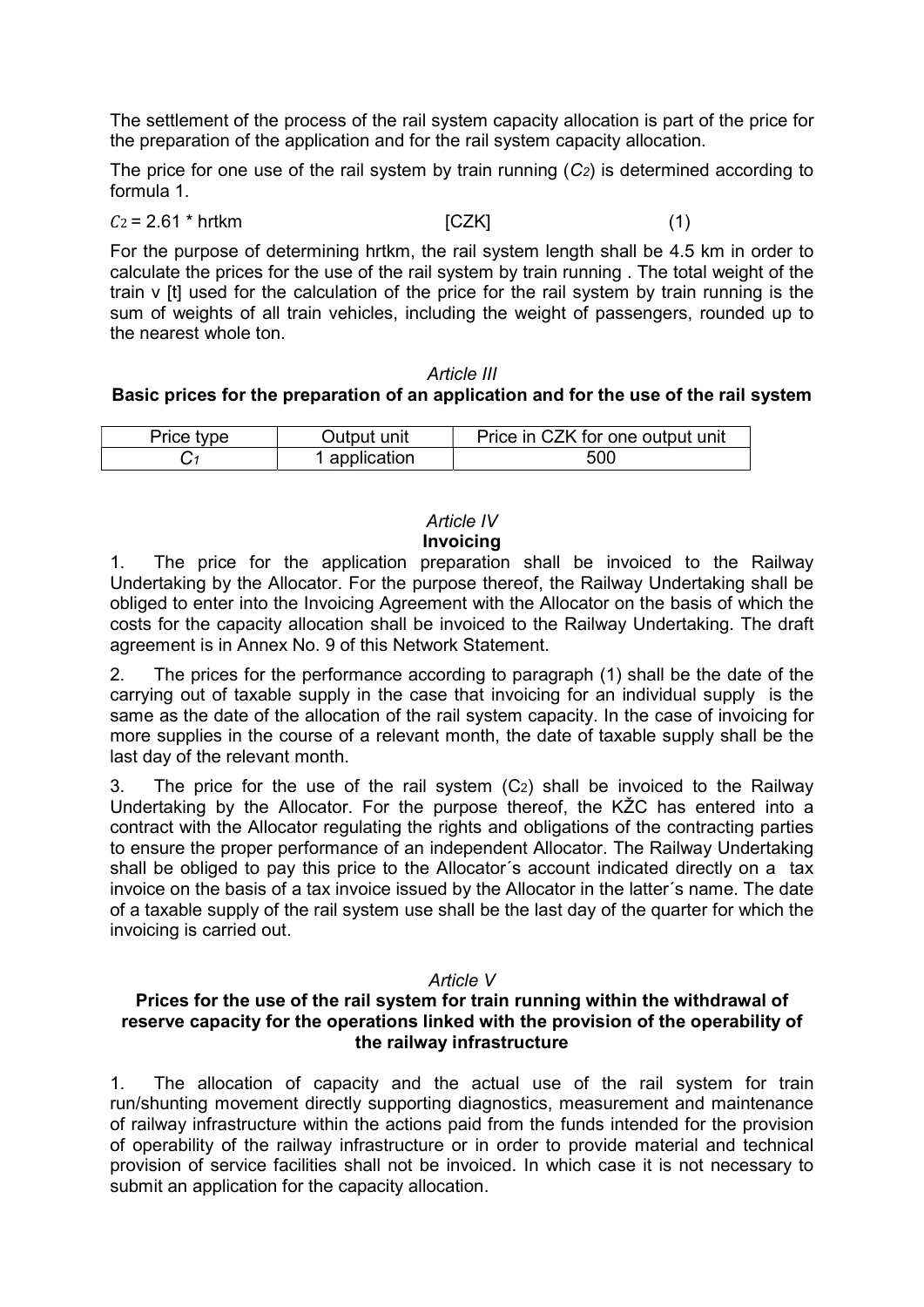### Framework Agreement on the capacity allocation

concluded on the basis of the provisions of Section 34c of Act No. 266/1994 Coll., on rail systems, as amended, in the version of Act No.319/2016 Coll. after its coming into force, (hereinafter referred to as "the Act on Rail Systems") between the following contracting parties

taktici.cz, s.r.o., Company Registration No. 147 07 659 with its registred office at Dittrichova 328/19, 120 00 Praha 2, Czech Republic

(hereinafter referred to as "the Allocator")

and

(company) ……………, with its registered office at …

(hereinafter referred to as "the Railway Undertaking")

#### Article I Subject -matter of the Framework Agreement

1. The present Framework Agreement regulates the mutual rights and obligations of the Allocator and the Railway Undertaking concerning the allocation of the rail system capacity ……….. (State the rail system designation and its description, including the beginning and end of the rail system, points of contact between the mutually interconnected rail systems and the construction length of the rail system according to the decision regarding the issue of the official permit pursuant to Section 17 (1) (c) of the Act on Rail Systems) (hereinafter referred to as "the Rail System Concerned") and defines the characteristics and extent of the rail system capacity required by the Railway Undertaking and offered to it by the Allocator for the period of its effect.

2. The allocation of particular paths and time slots of the capacity of the rail system concerned is not a subject-matter of this Agreement as it is subject to the conditions set out in the relevant Network Statement. The capacity according to this Agreement shall be allocated for the duration of the train operation schedule (hereinafter referred to as "the GVD") for the period for which this Framework Agreement is effective within the tolerance according to the parameters contained in Annex A hereto.

#### Article II The Allocator´s obligations

1. For each period of the validity of individual GVDs during the effectivity of this Framework Agreement, the Allocator shall allocate to the Railway Undertaking portions of capacity on the rail system concerned according to Annex A within the tolerance of the parameters listed in the annex, if the Railway Undertaking requests these portions duly and in a timely manner in accordance with the Network Statement. The Allocator shall give priority to the Railway Undertaking´s applications submitted duly and in time according to the Statement to due and timely applications of other railway undertakings, concerning the portions of the capacity for train/shunting movement categories with the same order as that specified in the priority rules in the relevant Network Statement.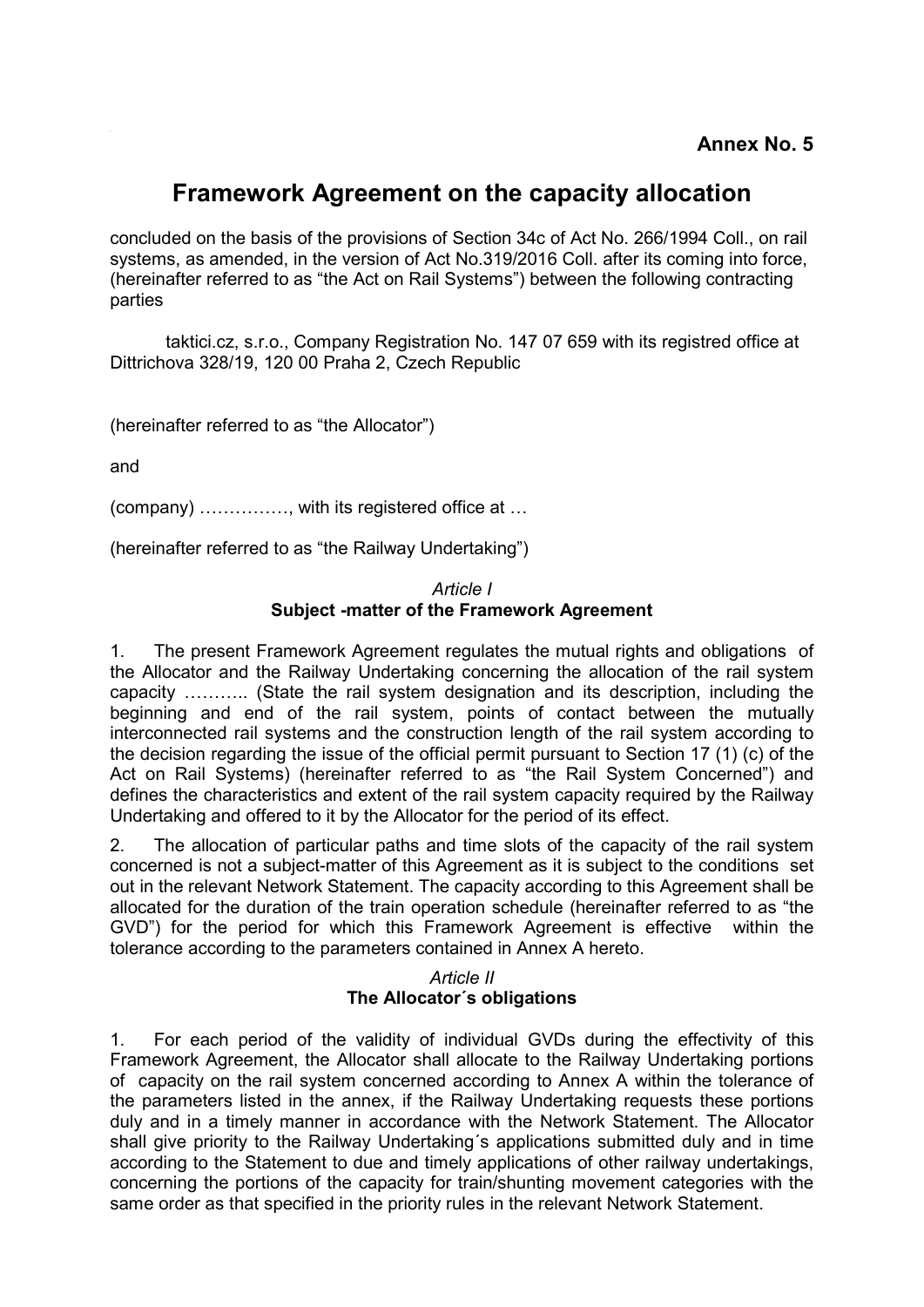2. The parameters of the actually allocated portions of capacity according to paragraph 1 may differ for the validity periods of different GVDs, if the tolerance stated in Annex A is maintained. However, when respecting the actually valid priority rules set out in the relevant Network Statement, the Allocator shall, according to its possibilities, offer to the Railway Undertaking the same time slot of the capacity portions as the one that it drew in the validity period of the previous GVD, provided that capacity portion was used by the Railway Undertaking during the first four months of that previous GVD validity for at least 75 % each month.

3. The procedure of the contracting parties according to this Framework Agreement must not exclude the use of the rail system concerned by other railway undertakings.

#### Article III

#### The obligations of the Railway Undertaking

1. The Railway Undertaking undertakes to submit, within the duration of this Framework Agreement, the application for all portions of capacity on the rail system concerned according to Annex A with the time slots within the tolerance of the parameters listed in the Annex A, for each validity period of the GVD.

2. If the Allocator´s proposal for the allocation of a particular portion of capacity by which the Allocator responds to the application pursuant to paragraph 1 within the tolerance of the parameters set out in Annex A, the Railway Undertaking shall accept that proposal.

3. The Railway Undertaking undertakes that all the trains for which the individual portions of capacity were allocated according to Annex A, will have the characteristics stated in Annex A for the whole period of the use of the rail system concerned on the basis of the capacity portions allocated according to this Agreement.

#### Article IV

#### Exclusions from the contracting parties´ obligations

1. No contracting party shall be liable for the damage caused by the failure to fulfil this Agreement if it proves that it has been prevented from fulfilling the contractual obligations temporarily or permanently by an unforeseeable and insurmountable obstacle beyond its control. In the event of such obligation, the failure to fulfil the obligations according to this Agreement shall not be considered a breach thereof.

2. The failure to fulfil the obligations of the contracting parties according to Articles II and III of this Agreement shall not be considered a breach thereof even if it arises because the contracting party concerned fulfilled the final decision of a public authority or because it proceed according to a generally binding legal regulation coming into force and effect after the conclusion of this Agreement.

3. The Allocator shall not be liable for limiting the capacity allocation or for restricting the use of the rail system concerned for reasons of its development, upgrading, maintenance or repairs whose location and timing is specified in the Statement and/or approved by the Transport Infrastructure Access Authority (hereinafter referred to as "the Authority") in its plan for restriction of the operation of the rail system concerned. If that restriction is not stated in the Network Statement, the Allocator shall be obliged to notify in writing the Railway Undertaking of the reasons thereof without undue delay, however no later than 30 days before the restriction is implemented. Otherwise, the Allocator shall be liable for the damages incurred, unless its inability is excluded according to paragraph 1.

4. In the cases referred to in paragraphs 1 to 3, or if the capacity according to Annex A was duly and timely requested by another railway undertaking for a train or shunting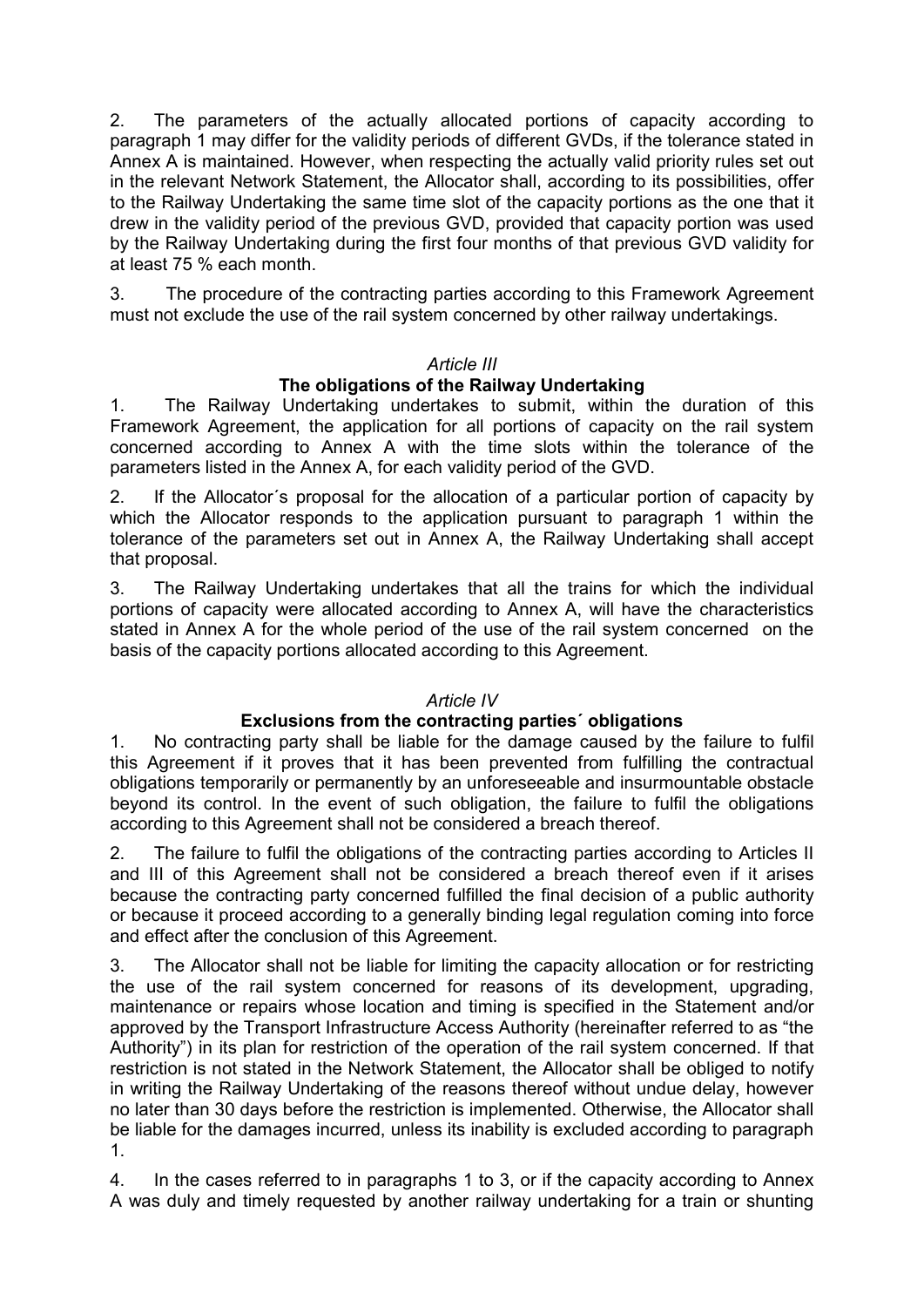movement with a better preferential order determined by the priority rules in the relevant Statement, the Allocator shall offer an alternative capacity portion of the rail system concerned to the Railway Undertaking, to the extent possible and most complying with the Rail Undertaking´s requirements. However, the Rail Undertaking may refuse such capacity without breaching this Agreement. When refusing an alternative capacity portion, the payment according to Article V shall be decreased accordingly.

5. Without being considered a breach of this Agreement, the Railway Undertaking shall be entitled not to apply for the capacity according to this Agreement, to return the unused capacity or to restrict its withdrawing or using of the rail system concerned to the extent in which the Railway Undertaking was refused the access to the service facilities that the rail system concerned connects with another rail system and/or to the extent in which the Railway Undertaking was refused or restricted the right to use another rail system if it applied duly and in time for the access to the service facility and/or for the access to the railway infrastructure of that other rail system. The conditions for returning and limiting of capacity drawing, including penalties set out in the Statement, shall be applied mutatis mutandis. The time limit for non-sanctioned return of the capacity shall be extended by the time for which the service facility operator, the Allocator of that other rail system respectively, and after each of them the Authority, decided on the Railway Undertaking´s application for the access to the service facility and/or to the infrastructure of that other rail system. The extent of the unused capacity or the one sanctioned according to the Statement, shall be reduced by the extent in which the Railway Undertaking could not use it as a result of a decision-making according to the previous sentence.

#### Article V

#### Capacity reservation fee

1. The Railway Undertaking undertakes, for the validity period of individual GVDs within the duration of this Framework Agreement, to pay in advance to the Allocator the fee for the preferential allocation of the capacity according to Article II (1) of this Agreement, and namely in the amount equal to 1.15 multiple of the total price for the capacity allocation for the whole extent of the capacity, i.e. all its portions, according to Annex A.

2. The fees pursuant to paragraph 1 shall be paid by the Railway Undertaking on the basis of invoices issued by the Allocator with due date identical to the deadline set out in the Statement for the submission of regular capacity applications for each period of validity of individual GVDs.

3. The invoice must comply with the requirements for a tax document laid down in the generally binding legal regulations, otherwise the Railway Undertaking shall be entitled to refuse the payment and return without undue delay the invoice to the Allocator for its correction. The maturity of invoices complying with the generally binding legal regulations shall be 30 days.

4. The provisions of this article shall not affect the fulfilment of the payment obligations according to the Statement, in particular the price for the capacity allocation and the price for the rail system use.

#### Article VI

#### Contractual fines

1. The Railway Undertaking shall be obliged to pay to the Allocator the contractual fine in the amount of 50 % of the price for the rail system use within the extent of the relevant portion of capacity according to Annex A for the validity period of a relevant GVD, if the Railway Undertaking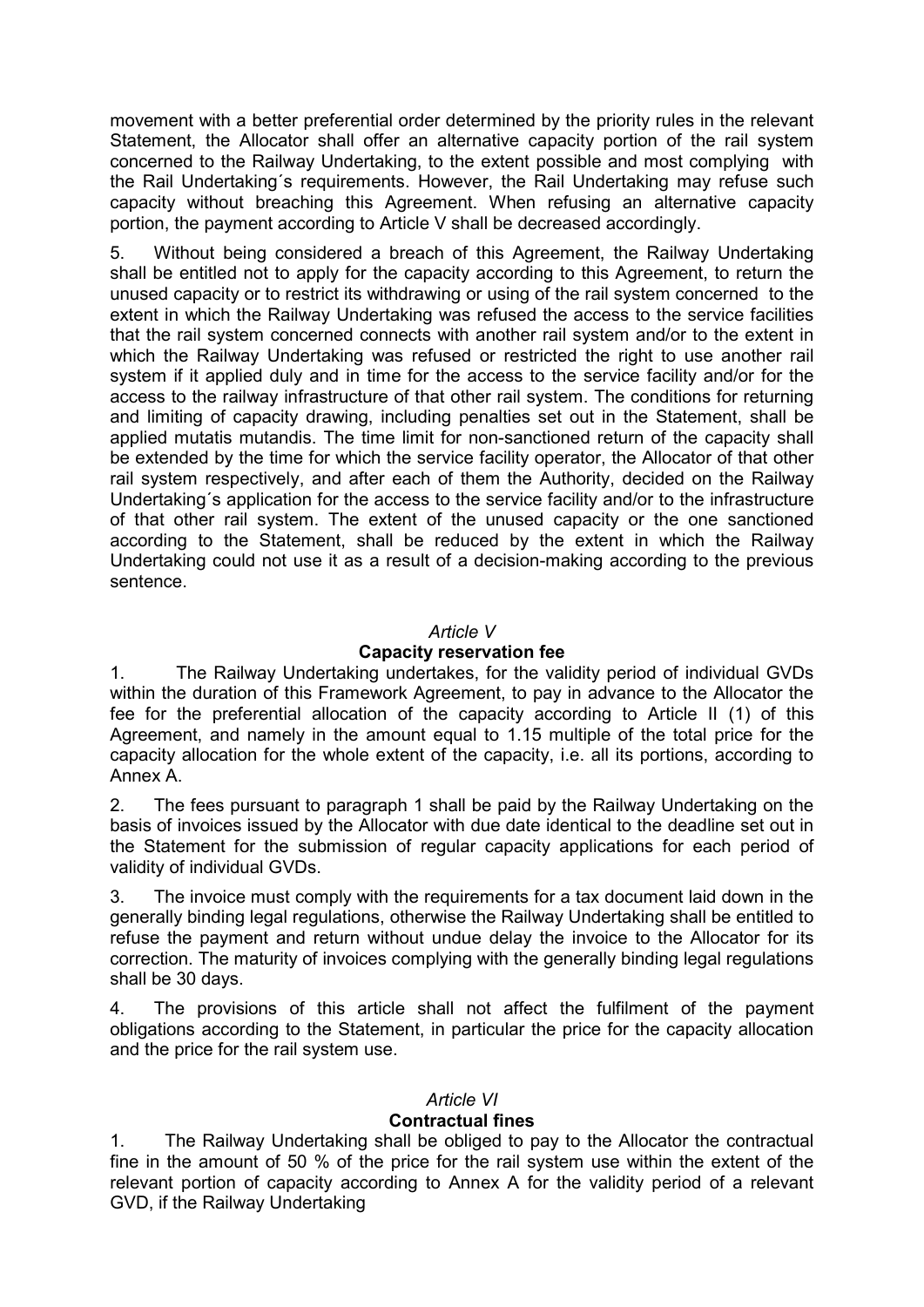a) did not apply for this portion according to Article III in a due manner and in time,

b) applied for this portion according to Article III, but it subsequently amended or cancelled the application for its reasons, or,

c) surrendered that portion or did not use it, even in part.

2. If the Railway Undertaking causes damage to the Allocator by breaching the contractual obligations according to paragraph 1, it shall be obliged to pay the compensation in the amount in excess of the contractual fine.

3. If the Allocator fails to allocate to the Railway Undertaking the capacity portion for which the Railway Undertaking applied in a due and timely manner, or its use is prevented or limited by the Allocator without being entitled thereto, it shall pay to the Railway Undertaking a contractual fine in the amount of CZK 1,000.- for each portion of capacity, which the Railway Undertaking could not use properly. At the same time, the Allocator shall compensate in full for the damage incurred thereby.

4. The contracting party breaching the provisions of Article X shall pay to the other contracting party a contractual fine in the amount of CZK 10,000.- for each case of such breaching and it shall compensate in full for the damage incurred thereby regardless of the contractual fine.

#### Article VII

#### Changes or limitations of the terms of the Frame Agreement

1. The contracting parties shall be obliged to amend this Framework Agreement by an addendum according to Article IX hereof, if so required by better use of the rail system concerned. Better use of the rail system according to the previous sentence means in particular the increase in the passability of the rail system concerned (higher number of trains), the increase of its line load, the increase of the achievable transport output or the shortening of running or transport times by at least 10 %.

2. To the extent that the Railway Undertaking was refused the access to the service facilities that connects the rail system concerned with another rail system and/or to the extent that the Railway Undertaking was refused or limited the right to use that other rail system, the Allocator shall be entitled, without being liable for the breach of the contract or for the damage, not to allocate the capacity according to Annex A, to take away or to limit its withdrawal, and allow another railway undertaking to use the rail system concerned to the same extent. The Allocator shall inform in writing the railway undertakings concerned without undue delay.

3. Within the earliest possible deadline for the submission of the (late) application for capacity according to the Statement after the reasons for which the Allocator used its entitlement according to paragraph 2 cease to exist, the Allocator shall be obliged to offer the capacity to the Railway Undertaking according to Annex A.

4. The contracting parties shall amend this Agreement by the addendum according to Article X hereof, if, during its duration, the generally binding legal regulations or decisionmaking practice of public authorities is effectively changed, unless such changes of regulations or decision-making practice result in so significant facts, that it would not be fair to demand from either contracting party or both contracting parties an amendment to the Agreement.

5. This Framework Agreement can be amended by either contracting party by means of an addendum according to Article X hereof, if its business interest requires so and the other contracting party does not agree.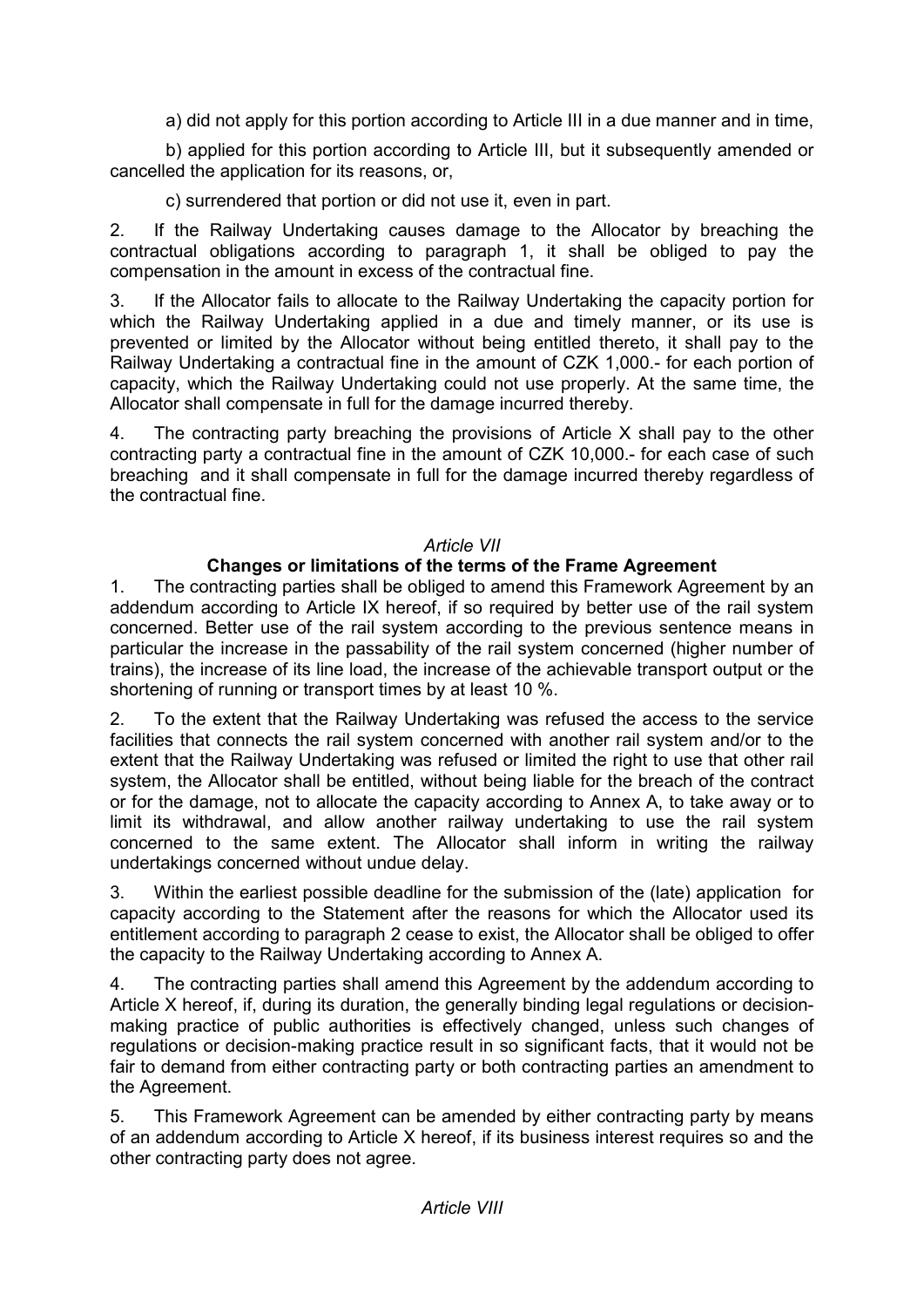#### Termination of the Framework Agreement

1. This Framework Agreement shall expire by the expiration of the period for which it was concluded or extended according to Article XI hereof.

2. This Framework Agreement can be terminated by agreement in writing of the contracting parties.

3. Either contracting party shall be entitled to withdraw from this Agreement, if done so without undue delay after the significant breach thereof within the meaning of Section 2002 of Act No. 89/2012 Sb., civil code, as amended, by the other contracting party.

4. The contracting party shall also be entitled to withdraw from this Agreement if it does so without undue delay because the other contracting party does not agree, without a legitimate reason, with the proposed amendment to the Agreement according to Article VIII (1) or (4) for more than 3 months.

5. The Allocator shall also be entitled to withdraw from this Agreement if it does so without undue delay, because the Railway Undertaking assigned the rights according to this Agreement without the approval of the Allocator or it assigned the allocated capacity according to Annex A, even in part, to another.

6. The Allocator shall also be entitled to withdraw from this Agreement if the Railway Undertaking fails to pay a price, even only its part, invoiced according to Article VI in spite of the Allocator´s prior notice in writing. The exercise of the right according to the previous sentence shall not affect the Railway Undertaking´s obligation to pay the interests on late payment with the payment according to the generally binding legal regulations.

7. The withdrawal from the Framework Agreement shall be notified to the other contracting party in writing and without undue delay, otherwise it shall be invalid.

8. Either contracting party shall be entitled to terminate this Agreement, if its commercial interests require so and if, at the same time, further duration of this Agreement cannot be reasonably required from that party. The notice of termination must be in writing, it must contain both terminating reasons according to the previous sentence and it must be delivered to the other contracting party no later than within 30 days prior to the date when the railway undertakings can first apply for the capacity allocation on the rail system concerned for the period of validity of a new GVD, otherwise it shall be invalid. The notice period shall begin to run upon the delivery of the notice to the other party and it shall end on the last day of the GVD validity, during which the notice was delivered to the other contracting party.

9. Termination of this Agreement shall not affect the later right of the Railway Undertaking to apply for capacity, to which the Agreement applies, in accordance with the Network Statement.

10. The contracting parties must settle their mutual obligations according to this Agreement within 30 days as of its termination.

#### Article IX

#### Miscellaneous provisions

1. This Framework Agreement may be amended by addenda concluded by the contracting parties, numbered in ascending order.

2. The Allocator´s rights and obligations according to this Agreement shall pass to its legal successor regardless of whether the succession was established as a result of the Allocator´s termination, the decision made by the Rail System Operator or by a public authority.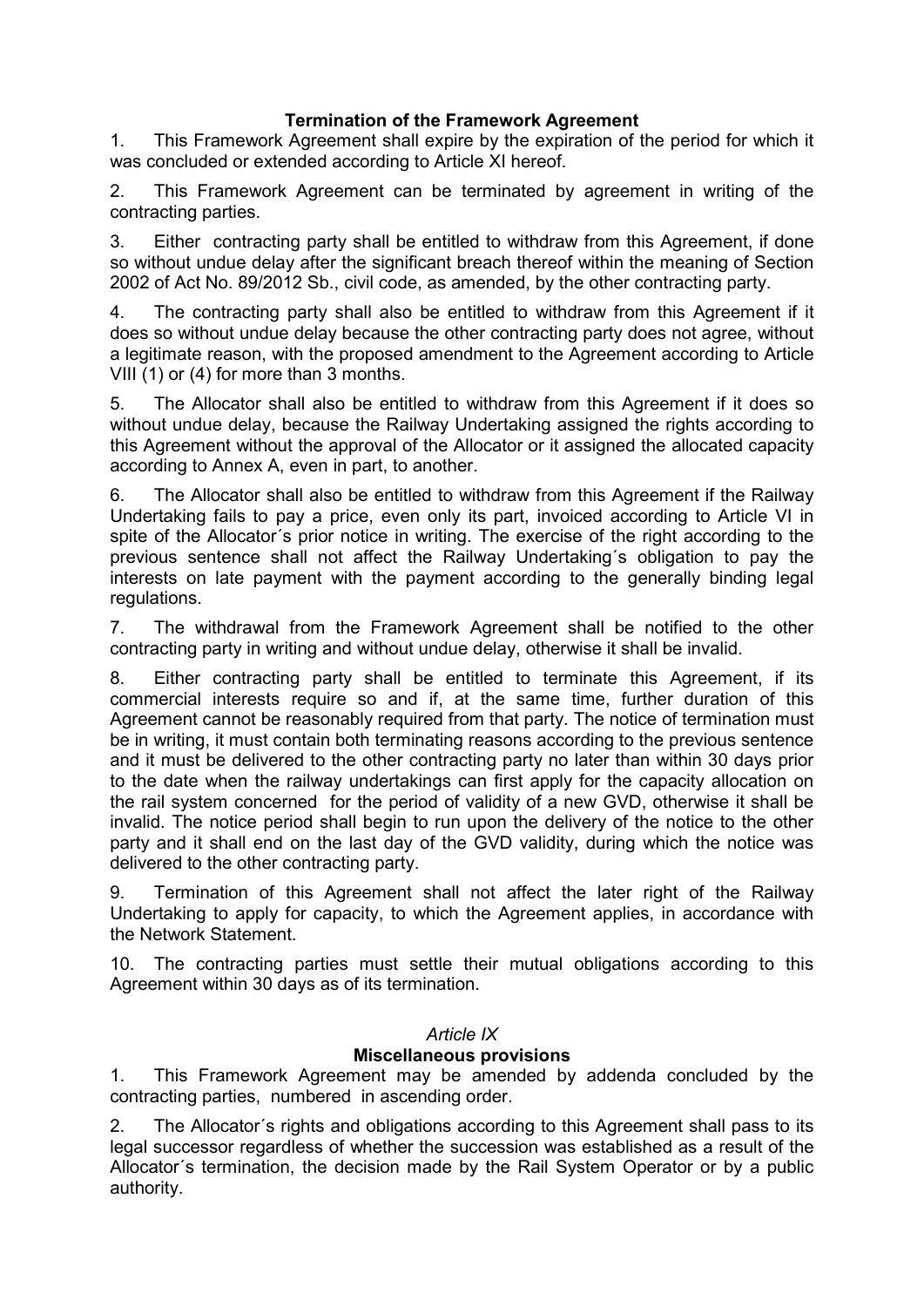3. The Railway Undertaking may transfer the rights and obligations according to this Agreement to another railway undertaking only with a prior written consent of the Allocator.

4. Other rights and obligations of the contracting parties not mentioned in the Agreement, in particular those governed by the ZoD and by the Statement, shall not be affected by the provisions hereof.

#### Article X

#### Protection of confidential information

1. While respecting commercial confidentiality, the general nature of this Framework Agreement shall be made available to any interested party.

2. The contracting party shall not disclose any information relating to this Agreement to a third party without a prior written consent of the other party, unless this Agreement and/or the generally binding legal regulations provide otherwise.

3. Where the contracting party receives, in accordance with a generally binding legal regulation, a request for information relating to this Agreement, which it is obliged to provide under such regulation, it shall inform, without undue delay, the other party with the entire content of the request, it shall inform the other party of the envisaged method of deciding the application and it shall ask the other party to comment on the request for information within a reasonable time. The other contracting party shall also be obliged to comment on such request without undue delay so that the request for information can be executed by the relevant contracting party within specified or statutory time limits. The contracting party shall also notify the other contracting party of the execution manner of the request without undue delay. In cases where the procedure for disclosing or providing information or for execution of the information request is subject to a generally binding legal regulation governing the procedure before a public authority, one contracting party shall allow the other contracting party to defend, to the maximum extent possible, its rights including, where appropriate, participating in such proceedings. If such involvement of one contracting party is not possible, the other party shall, in the interest of the first contracting party and in agreement with it, make every effort to protect its rights.

4. The contracting parties consider especially the information provided in Article I and in Annex A as trade secret.

#### Article XI

#### Final provisions

1. This Framework Agreement is concluded for a period of 5 years and may be extended. It shall become valid and enter into force when signed by both contracting parties. The capacity according to this Agreement shall be allocated for the first time in the earliest regular deadline for the capacity allocation before the annual change of the GVD after it is modified after this Agreement enters into force.

2. After the expiry of the five-year period according to paragraph 1, the validity of this Framework Agreement shall be immediately automatically extended for a period of further 5 years, unless so significant circumstances occurred and were announced during the period specified in paragraph 1 that it would not be fair for either contracting party to demand the extension of the Agreement. While such circumstances according to the previous sentence exist, the contracting party affected thereby shall notify in writing the other contracting party of such circumstances explicitly stating that, due to such circumstances, it does not agree with the extension of the Framework Agreement. The notification must be delivered to the other contracting party no later than the  $30<sup>th</sup>$  day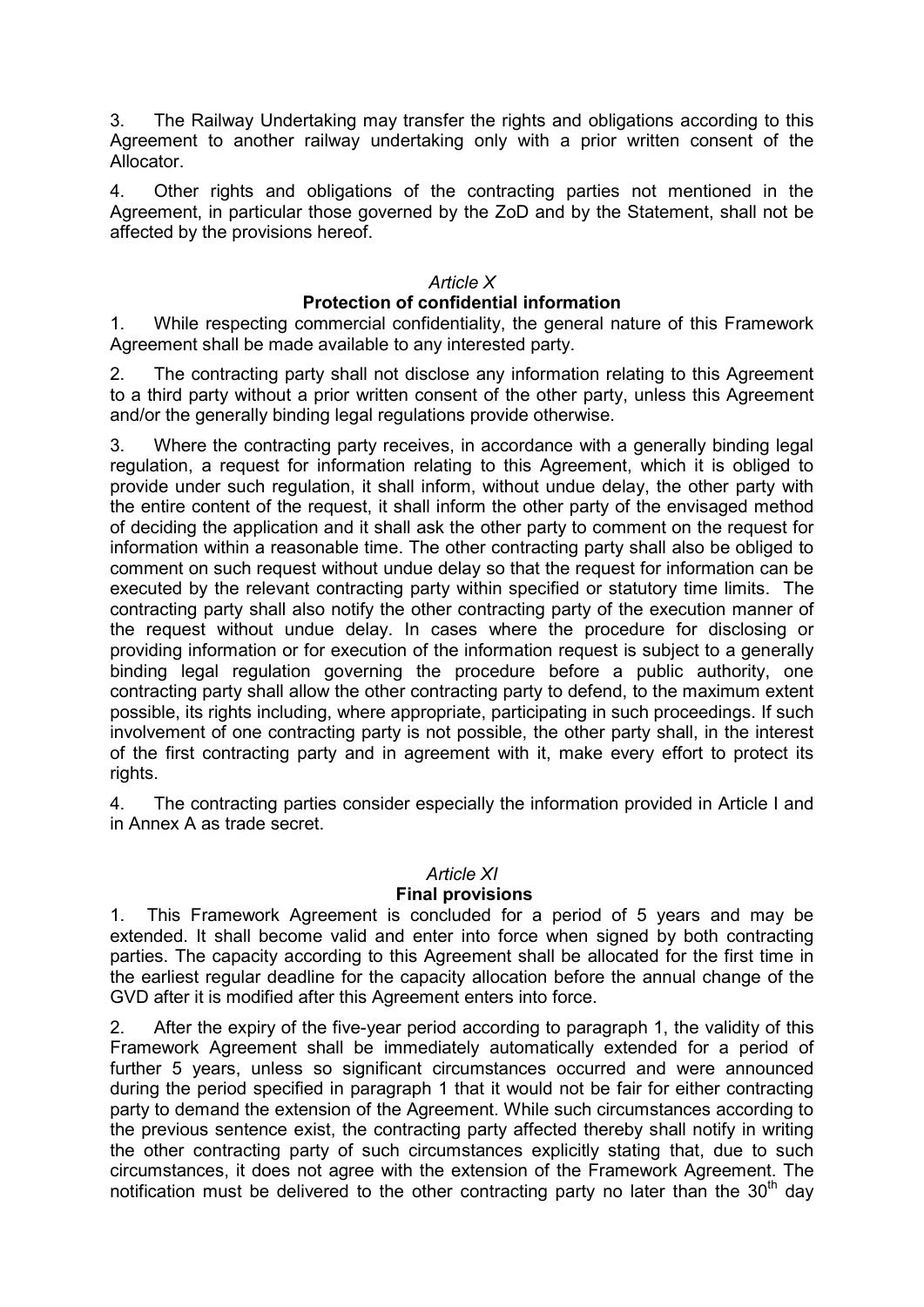immediately preceding the first day when the railway undertakings may apply for the capacity of the rail system concerned for the GVD period, the validity of which begins in the fifth year and ends in the sixth year after the conclusion of this Framework Agreement. In the event of a late delivery of the notification according to this paragraph within the end of the GVD validity according to the previous sentence, the Allocator shall be liable therefor as if it had breached Article II, and the Railway Undertaking as it had breached Article III of this Agreement for the validity period of the GVD according to the previous sentence, and this Agreement shall terminate on the last day of the validity period of this GVD. In the event of a longer delay in delivering the notification according to this paragraph, the Framework Agreement shall be automatically extended according to the first sentence.

3. Annex A "Characteristics and scope of the capacity required by the Railway Undertaking and offered by the Allocator" shall make an integral part of this Agreement.

4. This Framework Agreement was drawn in four counterparts and each party shall obtain two counterparts thereof.

5. The contracting parties declare to have been acquainted with the content of this Framework Agreement prior to its conclusion, they consider it sufficiently unambiguous and understandable. Therefore, while being aware of their rights and obligations arising from the conclusion of this Agreement, they express their consent by the below affixed signatures.

For the Allocator: **For the Railway Undertaking:** Ing. Zdeněk Michl Executive officer of taktici.cz, s.r.o.

Given at ………………… date..................... Given at ………………….. date .....................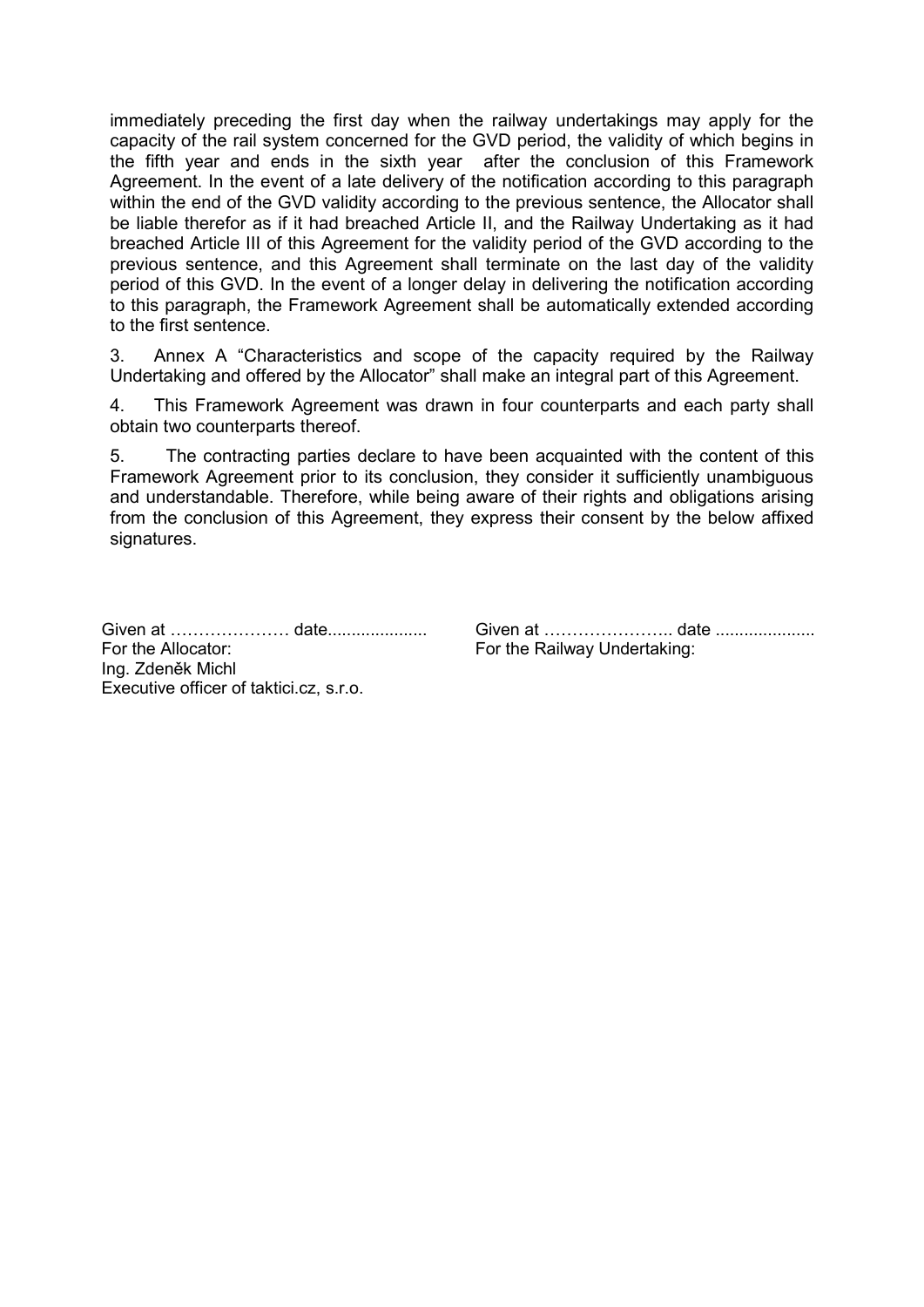## Annex A to the Framework Agreement

#### Characteristics and scope of the capacity required by the Railway Undertaking and offered by the Allocator

| Traction<br>vehicle<br>class | Carriage set<br>(number and<br>type of other<br>than traction<br>vehicles) | Overall train /<br>shunting<br>movement<br>weight<br>(t) | Overall train<br>/ shunting<br>movement<br>length<br>(m) | Required<br>speed for the<br>construction<br>of train path<br>(km/h) | Line<br>category /<br>axle<br>pressure<br>(t) | Actual<br>braking % | Train<br>category<br>according to<br>the priority<br>rules in the<br>relevant<br>Network<br>Statement | Periodicity | Calendar<br>(required days in<br>the period of<br>timetable validity) | Time frame of<br>train / shunting<br>movement<br>departure from<br>the point of<br>departure<br>$(\pm \text{ min.})$ | Required<br>section of the<br>rail system<br>concerned | Framewor<br>k running<br>time<br>$(\pm$ min.) |
|------------------------------|----------------------------------------------------------------------------|----------------------------------------------------------|----------------------------------------------------------|----------------------------------------------------------------------|-----------------------------------------------|---------------------|-------------------------------------------------------------------------------------------------------|-------------|-----------------------------------------------------------------------|----------------------------------------------------------------------------------------------------------------------|--------------------------------------------------------|-----------------------------------------------|
|                              |                                                                            |                                                          |                                                          |                                                                      |                                               |                     |                                                                                                       |             |                                                                       |                                                                                                                      |                                                        |                                               |
|                              |                                                                            |                                                          |                                                          |                                                                      |                                               |                     |                                                                                                       |             |                                                                       |                                                                                                                      |                                                        |                                               |
|                              |                                                                            |                                                          |                                                          |                                                                      |                                               |                     |                                                                                                       |             |                                                                       |                                                                                                                      |                                                        |                                               |
|                              |                                                                            |                                                          |                                                          |                                                                      |                                               |                     |                                                                                                       |             |                                                                       |                                                                                                                      |                                                        |                                               |
|                              |                                                                            |                                                          |                                                          |                                                                      |                                               |                     |                                                                                                       |             |                                                                       |                                                                                                                      |                                                        |                                               |
|                              |                                                                            |                                                          |                                                          |                                                                      |                                               |                     |                                                                                                       |             |                                                                       |                                                                                                                      |                                                        |                                               |
|                              |                                                                            |                                                          |                                                          |                                                                      |                                               |                     |                                                                                                       |             |                                                                       |                                                                                                                      |                                                        |                                               |
|                              |                                                                            |                                                          |                                                          |                                                                      |                                               |                     |                                                                                                       |             |                                                                       |                                                                                                                      |                                                        |                                               |
|                              |                                                                            |                                                          |                                                          |                                                                      |                                               |                     |                                                                                                       |             |                                                                       |                                                                                                                      |                                                        |                                               |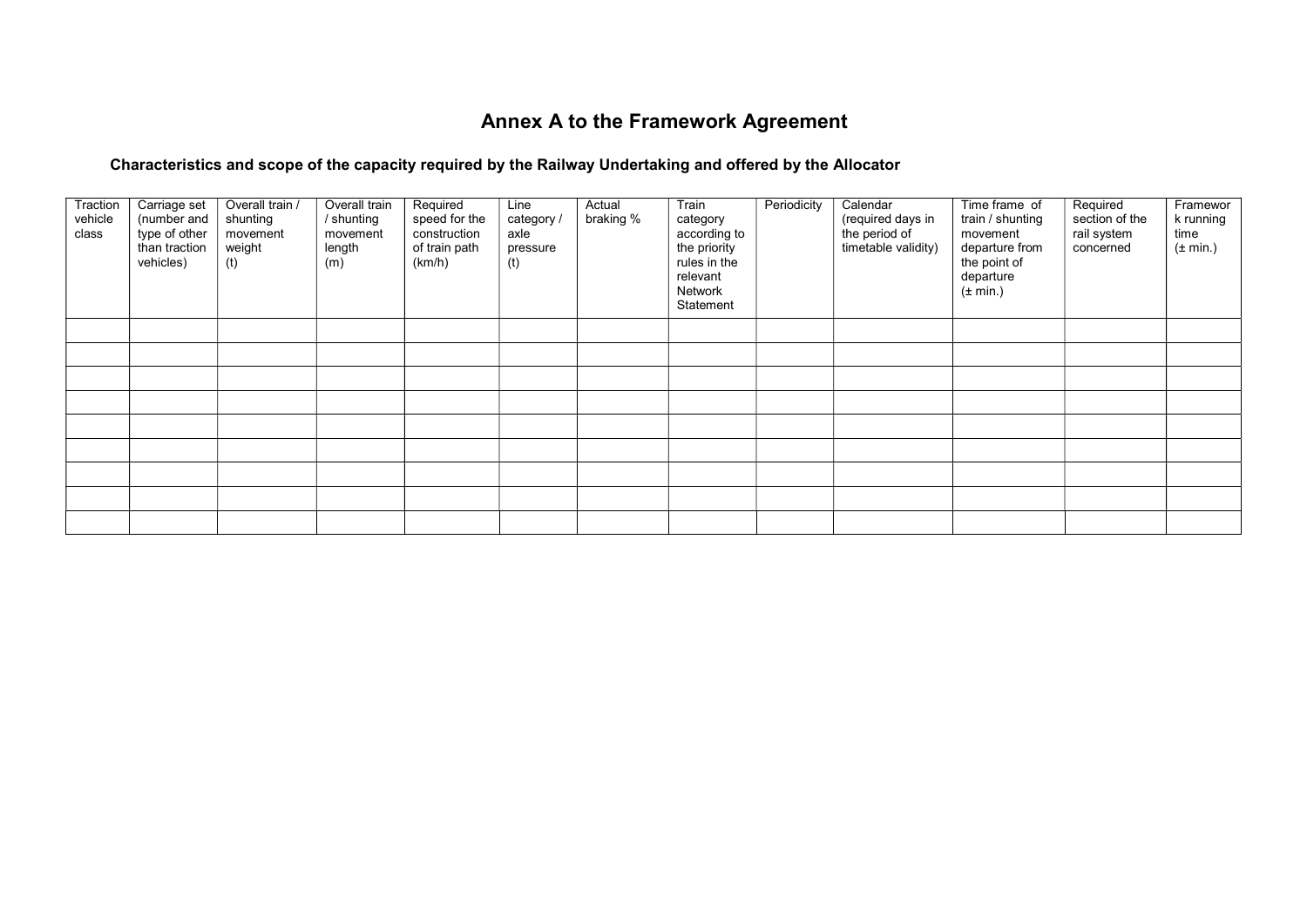# The terms and conditions for the provision of services through service facilities available from the regional rail system

1. The terms and conditions for the provision of services through service facilities according to paragraph 1 are listed on www.kzc.cz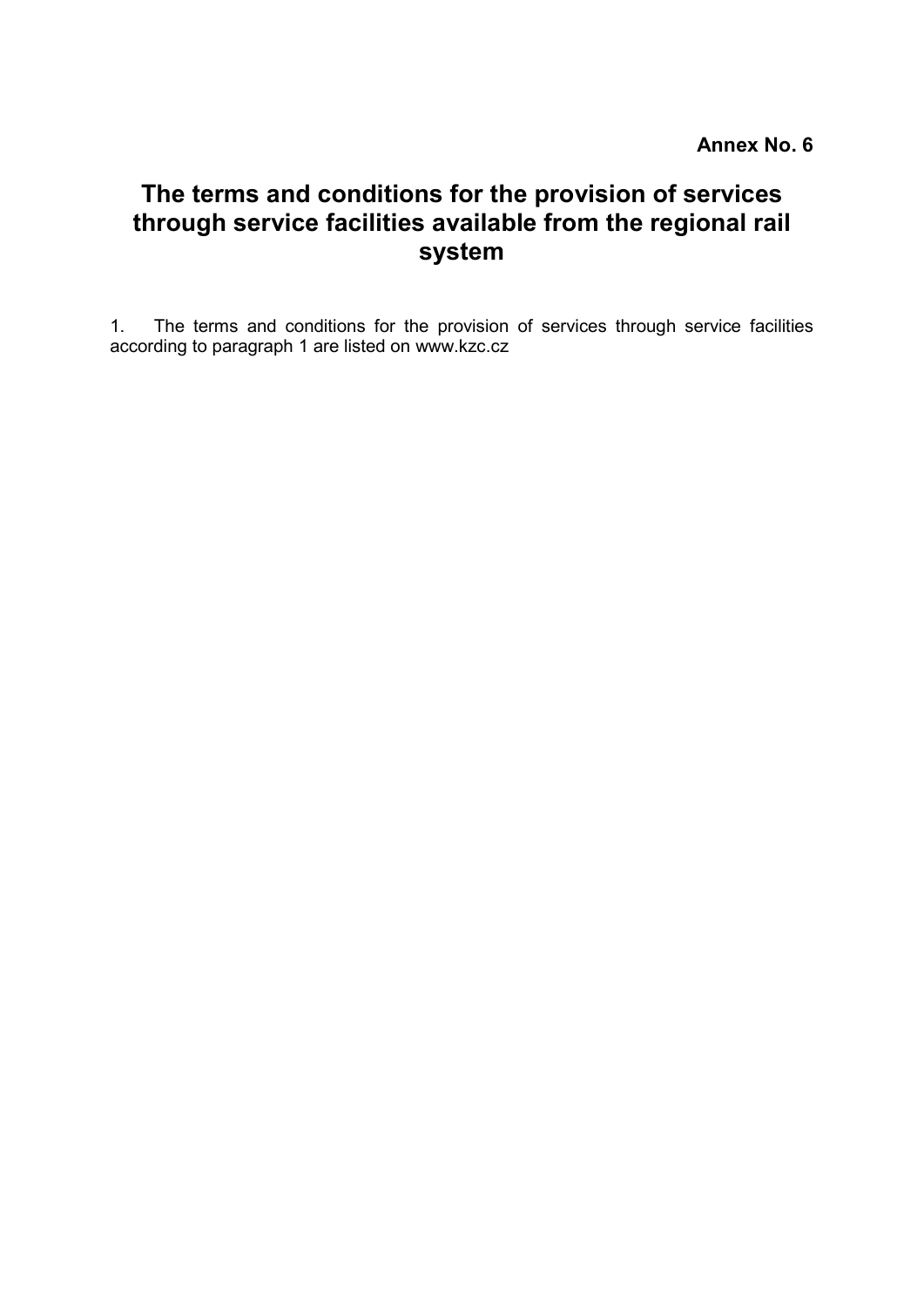This Annex is unoccupied.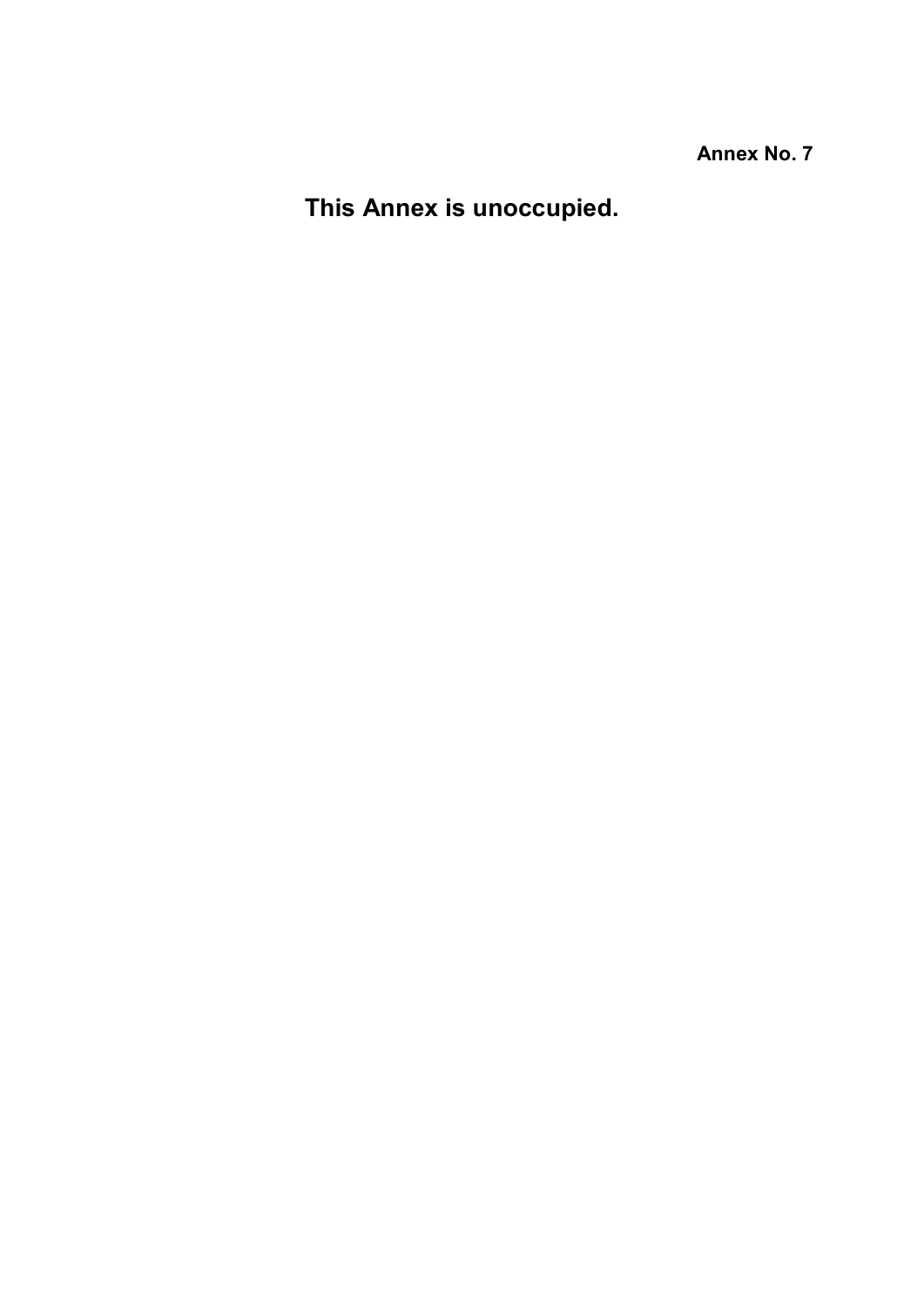This Annex is unoccupied.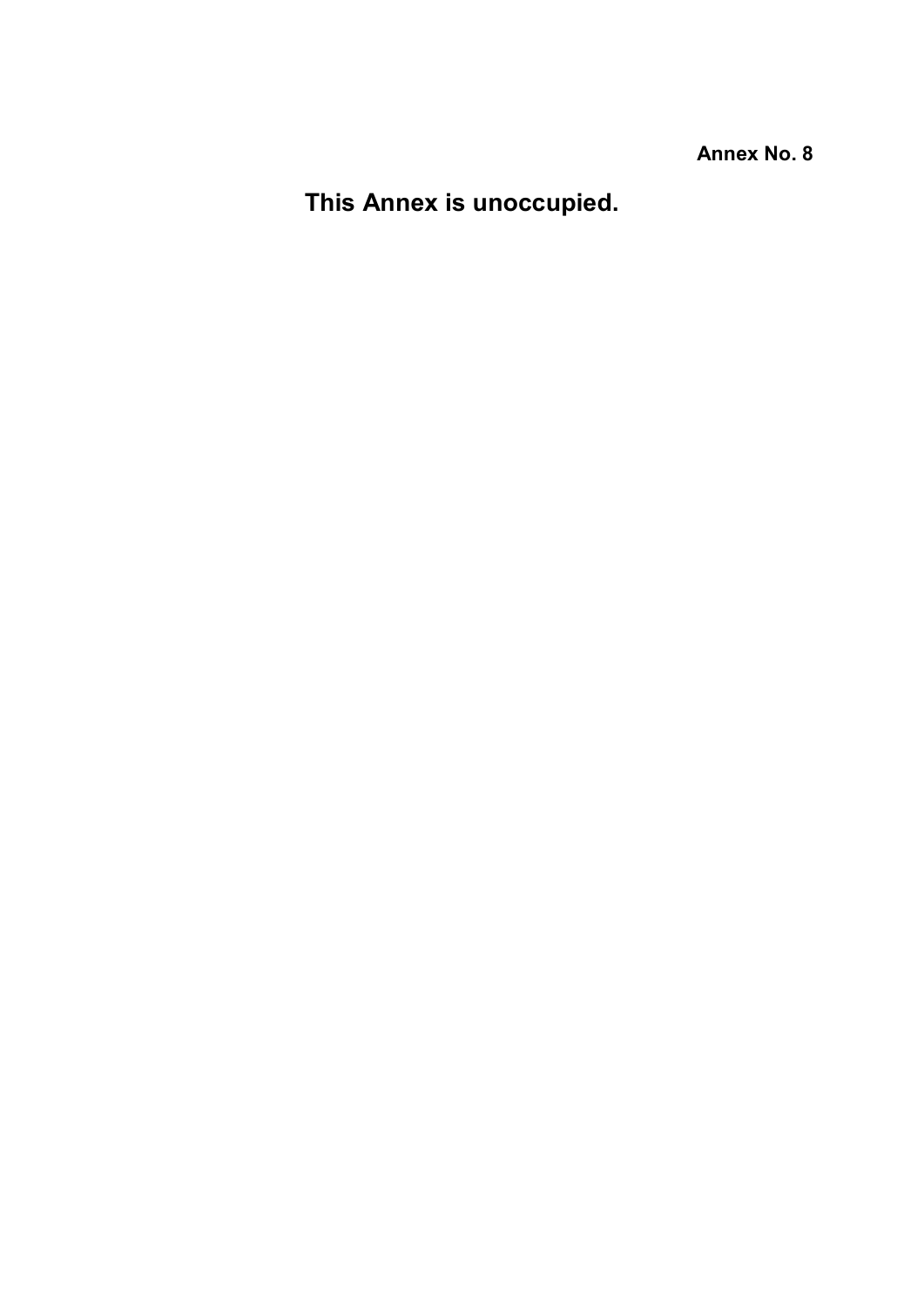### Invoicing agreement

for the capacity allocation according to the valid Network Statement on the regional rail system operated by KŽC Doprava, s.r.o., Šenovka branch (hereinafter referred to as "the Agreement")

taktici.cz, s.r.o. Company Registration No.: 147 07 659 Tax Registration No.: CZ 147 07 659 Registered office: Dittrichova 328/19, 120 00 Praha 2, Czech Republic Represented by: Ing. Zdeněk Michl, executive officer Bank connection: Fio banka, a.s., account number 2300893970/2010 Incorporated in the commercial register kept by the Municipal Court in Prague, file No. C 209637

(hereinafter referred to as "the Allocator")

and

………………………. Company Registration No.: Tax Registration No.: Registered office: Represented by: Bank connection: Incorporated in:

(hereinafter referred to as "the Applicant")

#### Article 1

#### Subject-matter

1. The subject-matter hereof is the regulation of the rights and obligations of the contracting parties in the invoicing the price for the allocation of capacity on the rail system operated by KŽC Doprava, s.r.o., Šenovka Branch (hereinafter referred to as "the KŽC").

2. The prices shall be set on the basis of the valid Network Statement on the regional rail system operated by KŽC Doprava, s.r.o., Šenovka Branch, issued by taktici.cz, s.r.o. and KŽC Doprava, s.r.o., Šenovka Branch (hereinafter referred to as "the Statement").

#### Article 2

#### Conditions laid down for invoicing and invoice data

1. The invoice (hereinafter referred to as "the Invoice) shall contain the requisites of a tax document according to the provisions of relevant generally binding regulations valid on the territory of the Czech Republic, in particular Act No. 235/2004 Coll., on value added tax, as amended, including the overview of the executed applications for the capacity allocation. The invoice shall also contain the total final price for the capacity allocation, VAT and the total price including VAT.

2. The price for the capacity allocation shall be fixed in the manner laid down in Annex No.4 to the Statement.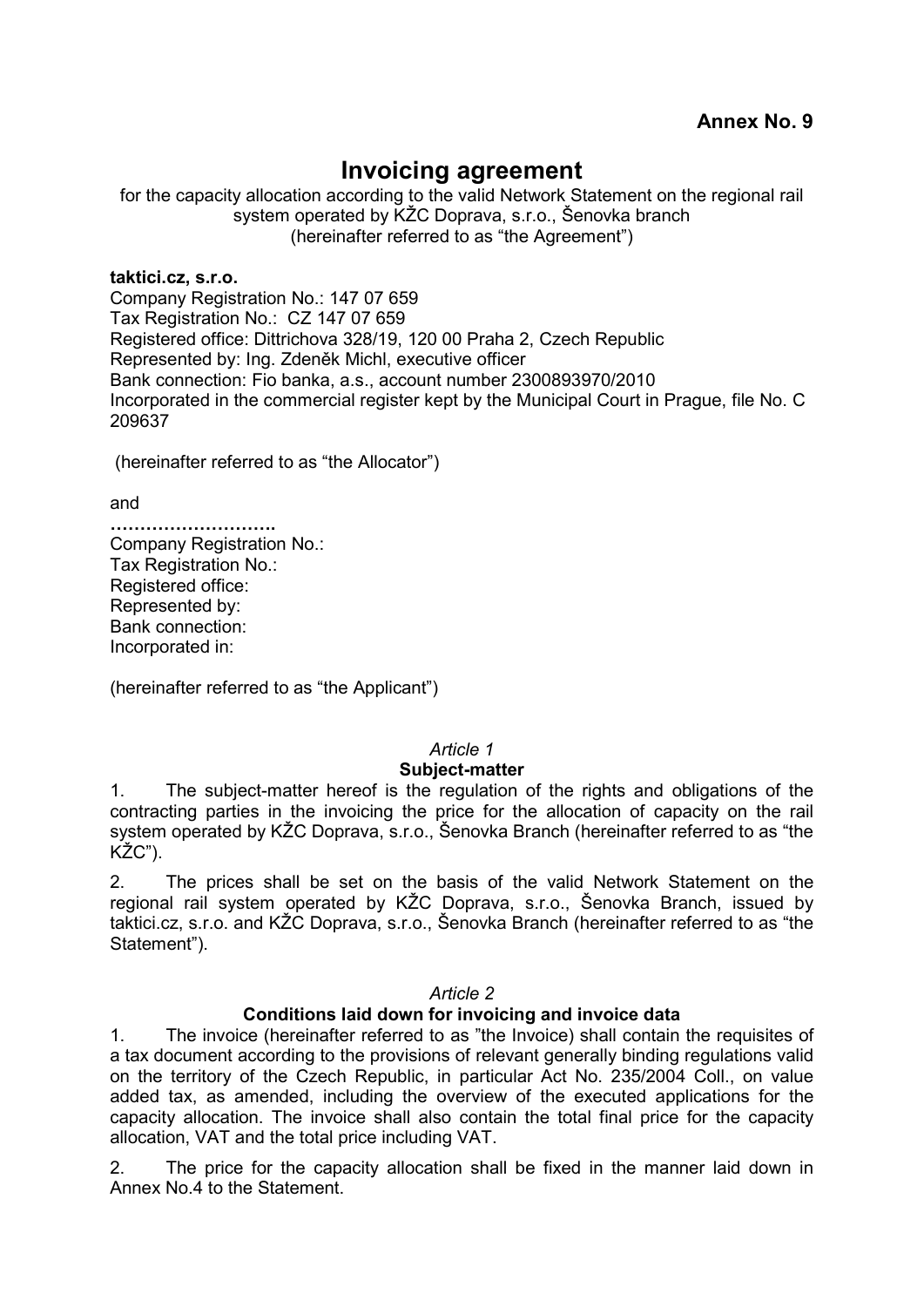3. The price for the capacity allocation shall be invoiced by the Allocator to the Applicant within the  $15<sup>th</sup>$  day after the end of the calendar month in which the application for the rail system capacity was executed.

4. The invoice data for the payments for the rail system capacity allocation are given in the heading of this Agreement. Variable symbol = invoice number.

#### Article 3

#### Payment terms

1. The invoice due date in accordance with Article 2 shall be settled to be 30 calendar days as of the date of issue. The day of taxable supply means the last calendar day in a month in which the Allocator provided services to the Applicant according to this Agreement. The payment shall be deemed implemented when the funds are credited to the Allocator´s bank account. In the event that the invoice contains incorrect or incomplete data, the Applicant shall be entitled to return it before the due date to the Allocator stating the reasons for its refusal. The Allocator shall correct the returned invoice or issue a new correct one. In such case, a new due period shall run for the Applicant according to this paragraph, first sentence.

2. In case of default in payment under this Agreement, the contracting parties agree on a contractual fine in the amount of 0.05 % of the amount due for each commenced day of the default up to the amount owing.

3. If the Allocator becomes an unreliable payer or the Allocator´s invoice contains an account number that is not included in the public register of reliable accounts, the Applicant shall be entitled to pay the value added tax directly from its financial implementation to the competent tax authority of the Allocator.

#### Article 4

#### Final provisions

1. All additions and amendments to this Agreement must be made only in the form of a written amendment signed by the both contracting parties. The amendment shall always become an integral part hereof. The change in the name of a responsible person, registered office of the company, account number or other data which the contracting party is entitled to change unilaterally, shall not be a reason for concluding an amendment, provided that such fact is notified to the other party in writing.

2. This Agreement is executed in two counterparts, one for each contracting party.

3. This Agreement is concluded for an indefinite period of time and it shall become valid and enter into force when signed by both contracting parties.

4. The contracting parties have agreed that the contractual relationship established by this Agreement can be terminated by:

a) a written agreement of the contracting parties,

b) a written notice of termination of either contracting party. The notice period shall be 3 months and start to run on the first day of a calendar month following the month when the notice of termination was delivered to the other contracting party.

5. The contracting parties shall be obliged to settle their mutual obligations within 30 days as of the end of the contractual relationship.

In Prague, date ..................... In………………….. date .....................